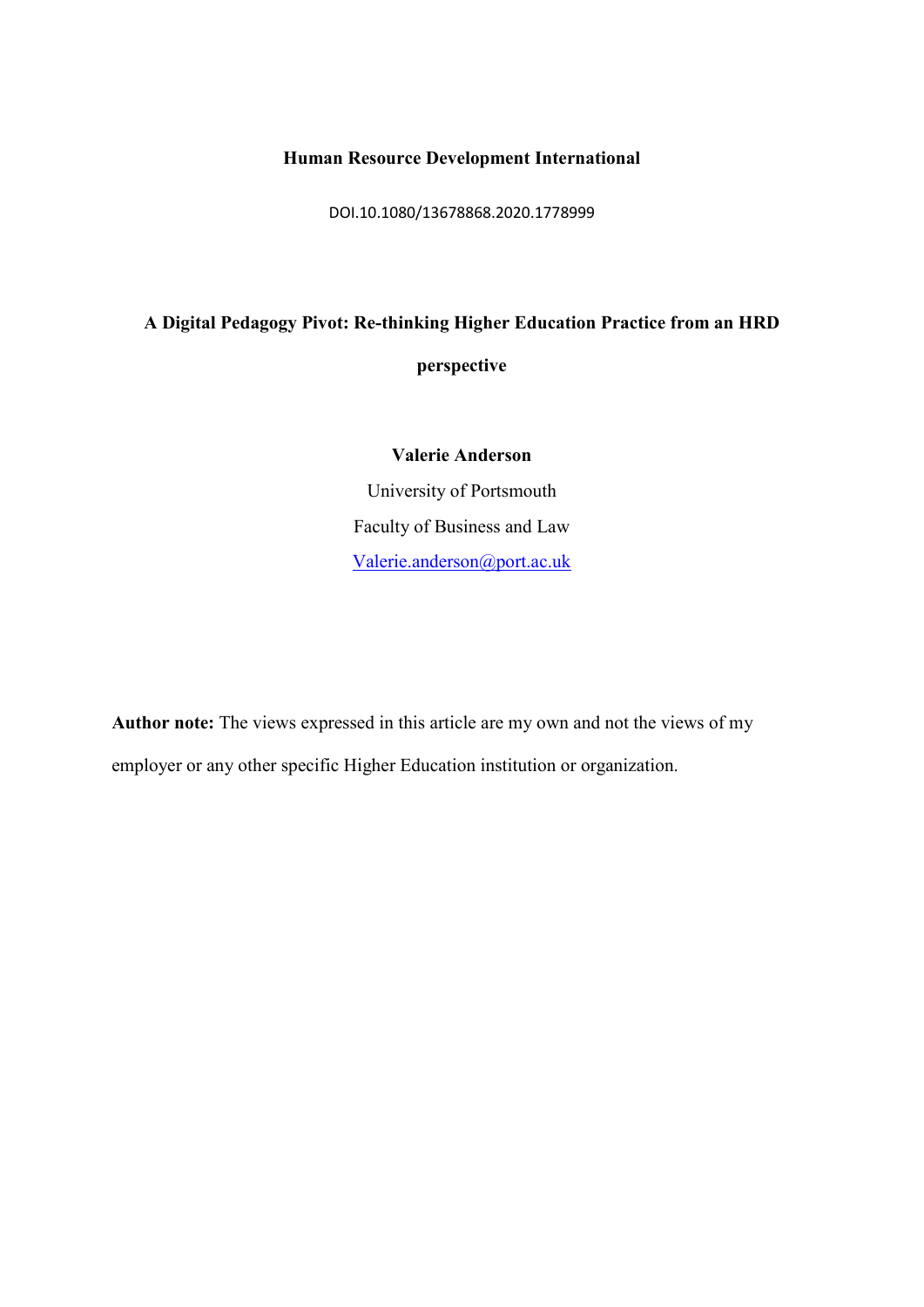## **A Digital Pedagogy Pivot: Re-thinking Higher Education Practice from an HRD perspective**

## **Abstract**

This paper has a provocative purpose. From both HRD and academic practice perspectives, it considers the digital pedagogy pivot made necessary by the Covid-19 pandemic. Universities have traditionally resisted substantial change in learning and teaching processes. This paper addresses the challenge they face of achieving the equivalent of a tenyear digital learning strategy in mere months. From a position that HE pedagogy constitutes a site of HRD practice, the paper considers the characteristics of a meaningful, digitally enabled pedagogy in Higher Education (HE) and their alignment with established HRD theories and concepts. It considers the pedagogic opportunities arising from the 'digital pivot' and the HRD processes appropriate to facilitate game changing approaches to academic practice in Higher Education. The paper advances debate about the relationship between HRD and HE academic practice and contributes proposals for HRD processes to support rapid pedagogic change. It further contributes an original categorization of the way in which HRD concepts and theories are aligned with principles of HE pedagogy and a digital pedagogy pivot model.

Keywords: Higher Education; digital pedagogy; academic practice

# **A Digital Pedagogy Pivot: Re-thinking Higher Education Practice from an HRD perspective**

This paper considers the HRD implications of the Covid-19 pandemic for academic practice in Higher Education (HE). Throughout the world, and especially where a campusbased HE system is the norm, the Covid-19 pandemic has triggered a seismic change by accelerating universities' timelines towards digital learning (Houlden and Veletsianos 2020).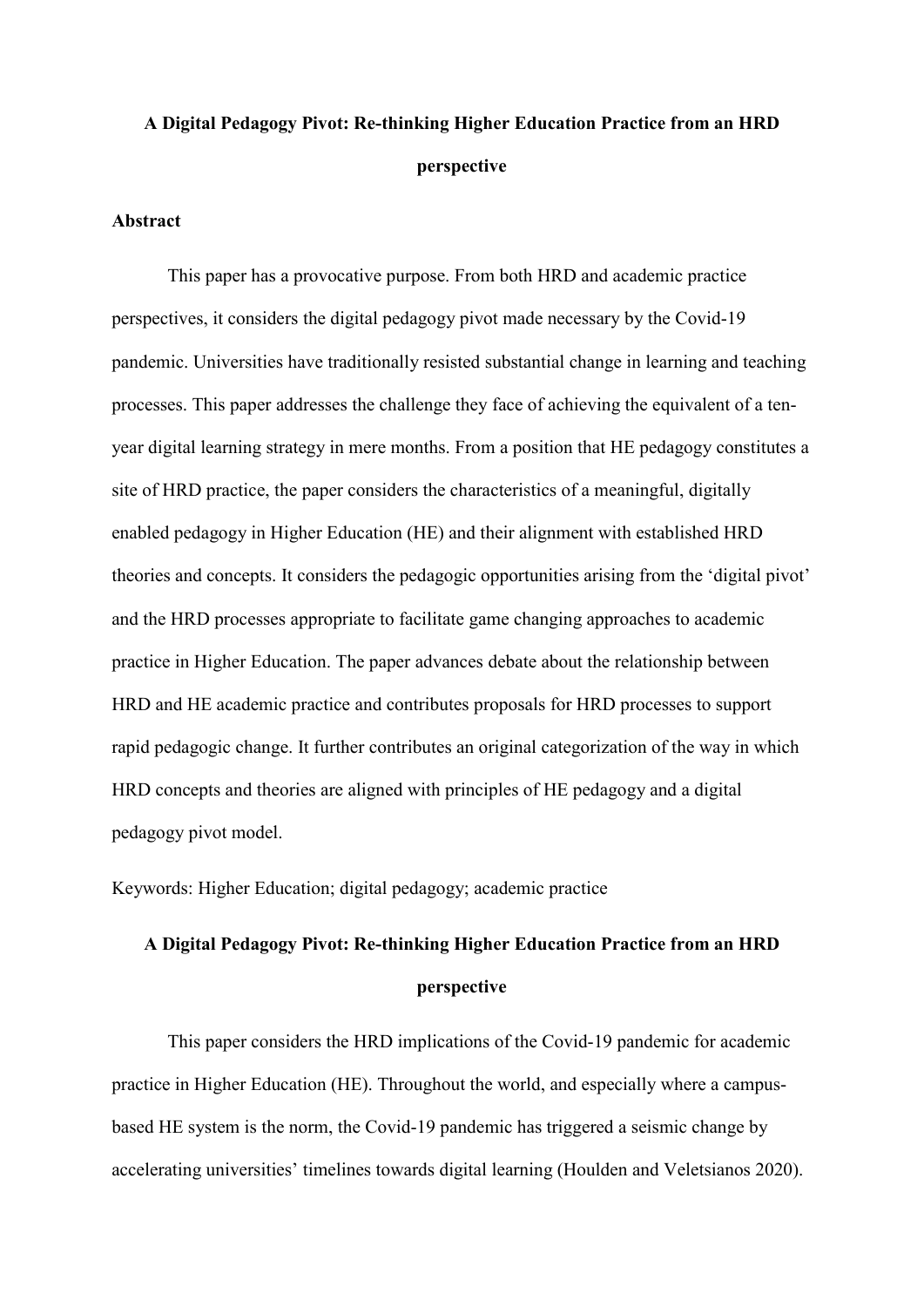Requirements for social distancing mean that universities and colleges have been forced to suspend face-to-face teaching with almost no advance warning. Where lockdown arrangements have been put in place academic staff have been required to deliver a rapid pedagogic response with precious few resources to deliver courses online; provide remote support for students, and put in place digitally facilitated end-of-year and end-of-programme assessments. Academic staff across the world have taken to their computers and relied on home-based internet connectivity whilst attempting to emulate and apply campus-based learning norms to the digital world. Following an initial rapid response period, medium-term 'social distancing' measures and predictions of subsequent periods of lockdown and travel disruption threaten to disrupt campus-based education for the foreseeable future. Universities around the world have been forced to prepare to teach online for the medium term. Lecture halls remain empty, laboratories and other university facilities sit idle or operate with minimal staff, and HE managers and administrators contend with whether, and how, to safely resume campus-based classes (Houlden and Veletsianos 2020; Nature 2020).

From my perspective as both an HRD scholar and an academic practitioner operating primarily in the UK HE system, this article has a provocative purpose. It addresses the specific challenge of a digital pedagogy 'pivot' from both an HRD and an HE practitioner's perspective. Whilst the immediate rapid response to the Covid-19 situation involved 'makingdo' with 'what's possible', this paper addresses the problem that 'emergency provision' is not acceptable as a basis for learning and teaching in HE in the medium term. I contend that Universities face a challenge of achieving the equivalent of a ten-year digital learning strategy in mere months in institutional contexts that traditionally have resisted meaningful change in learning and teaching processes (Flavin 2012; Jensen, Price and Roxa 2019). As the HRD field embraces issues of adult learning, development and education at the levels of the individual, group, organisation and society (Baek and Kim 2014), I contend that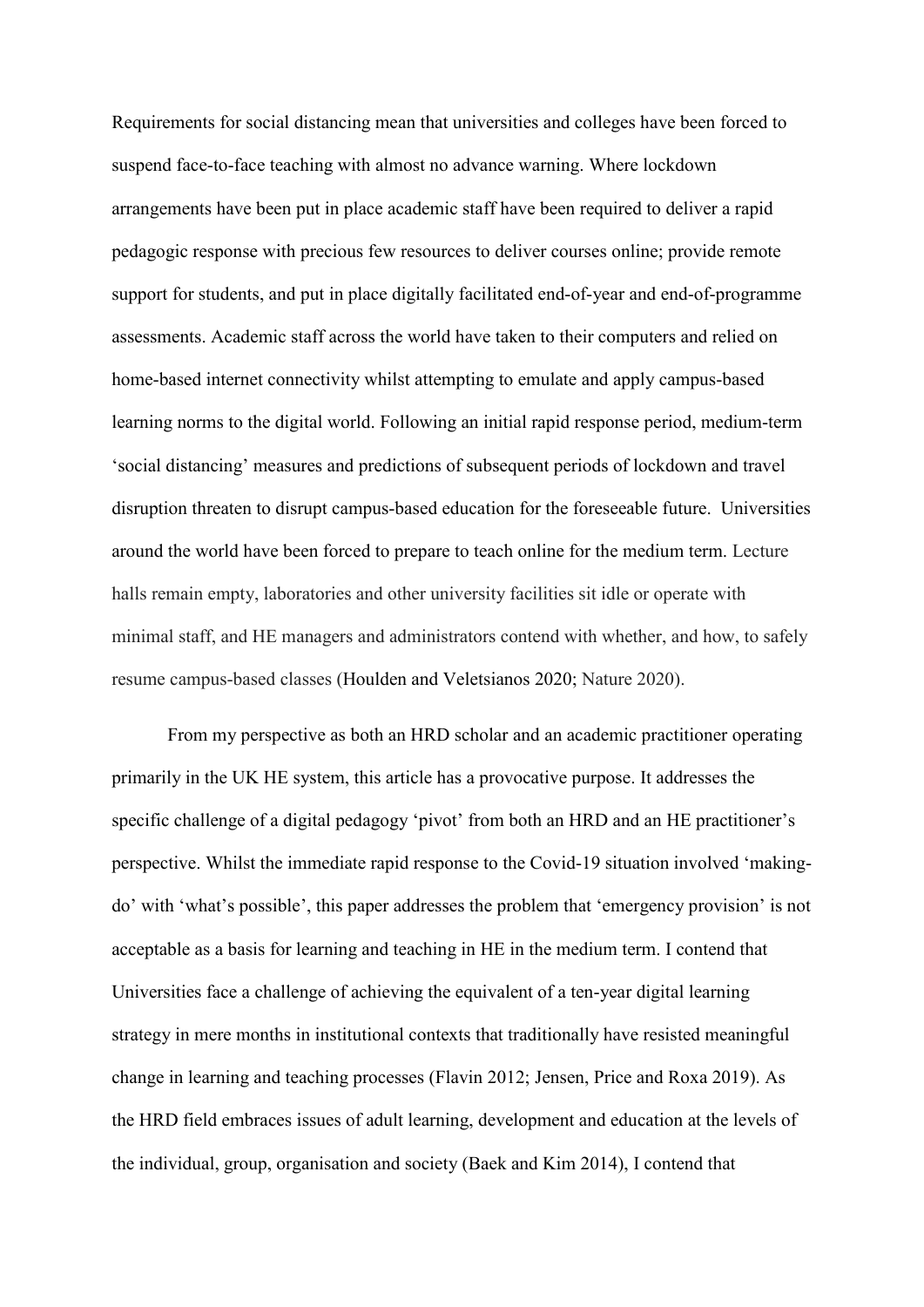pedagogy in universities is a form of HRD practice. I make this provocative contention from the position that HE involves sustained processes of learning, development and education. Such learning is increasingly integrated with work-based learning and experience. Therefore, just as HRD is not confined to class-room experiences and instructor-led programmes, so also HE processes increasingly engage learners of all ages and in a range of work-related as well as campus-related contexts. Thus, HE pedagogy can and should be considered as a site of Human Resource Development practice.

From the perspectives of both the HRD and the HE field, therefore, I address three questions:

- 1. What is a meaningful, digitally enabled pedagogy in HE and how is this aligned with the HRD knowledge base?
- 2. What pedagogic opportunities arise from the digital pivot?
- 3. What HRD processes are required to encourage and facilitate game changing approaches to academic practice in HE?

I first expand on my argument that HE pedagogy may be considered as a form of HRD and set out the definition of the term 'pedagogy' that is used in this article. I then describe principles of effective pedagogy in educational contexts and their alignment with well-established concepts, theories and practices from the HRD literature base. The argument I promote is that the digital pedagogy pivot prompted by the Covid-19 pandemic provides an opportunity to reassess pedagogic values and methods. A digital pedagogy is not 'better' or 'worse' than a campus-based pedagogy but it requires additional skills. Most academic professionals, like many in HRD practice, are uniquely unprepared for a rapid pedagogy pivot. In the final section of the paper I consider three HRD processes that can encourage game changing approaches to academic practice and deliver a step change in the knowledge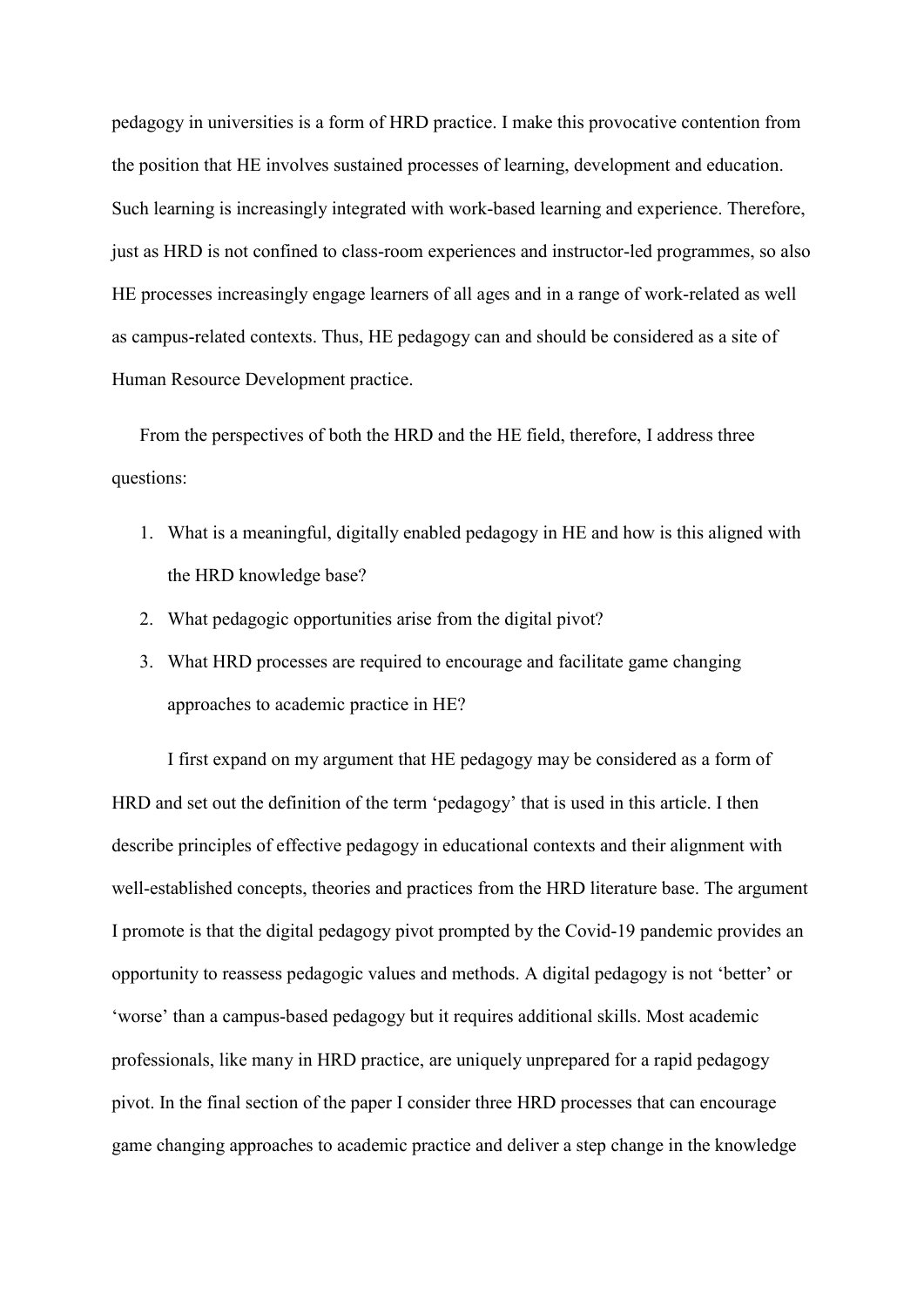and understanding of online education across different University subject disciplines and specialisms. The provocations I raise in this paper make three important contributions. First, they advance debates about the symbiotic relationship between HRD and HE practice. Second it contributes a model of the digital pedagogy pivot informed by a synthesis of concepts and theories drawn from the HRD and HE pedagogy literatures. Finally, it contributes new proposals for HRD processes to support the development of game-changing pedagogic practices and adds a much needed HRD 'voice' to issues of academic and professional development in HE.

#### **Principles of pedagogy and the HRD literature base.**

In this section I first make the case that HE pedagogy may be considered as a form of HRD. The term 'pedagogy' refers to more than the mere deployment of learning techniques and methods. Rather, it concerns the interaction between learning and teaching practices and underlying beliefs and values about how learning can, should, and does, occur (Kreber 2010). Using the term in this way directs attention to the relationship between values and assumptions about the connection between learning, teaching, and development as well as the learning-focused practices that both learners and learning facilitators enact. In order to illustrate the relationship between HRD and HE pedagogy I draw on the work James and Pollard (2011) who, from educators' perspectives describe commonly accepted principles of effective pedagogy in educational contexts.

One hall-mark of effective pedagogy is that it equips learners for life through the development of their intellectual, personal and social resources. Second, good pedagogic practice encourages learner engagement with valued forms of knowledge, ideas, and forms of discourse, ways of thinking and practising that are appropriate to each individual's context. Third, effective pedagogy builds on learners' prior experience and learning and takes account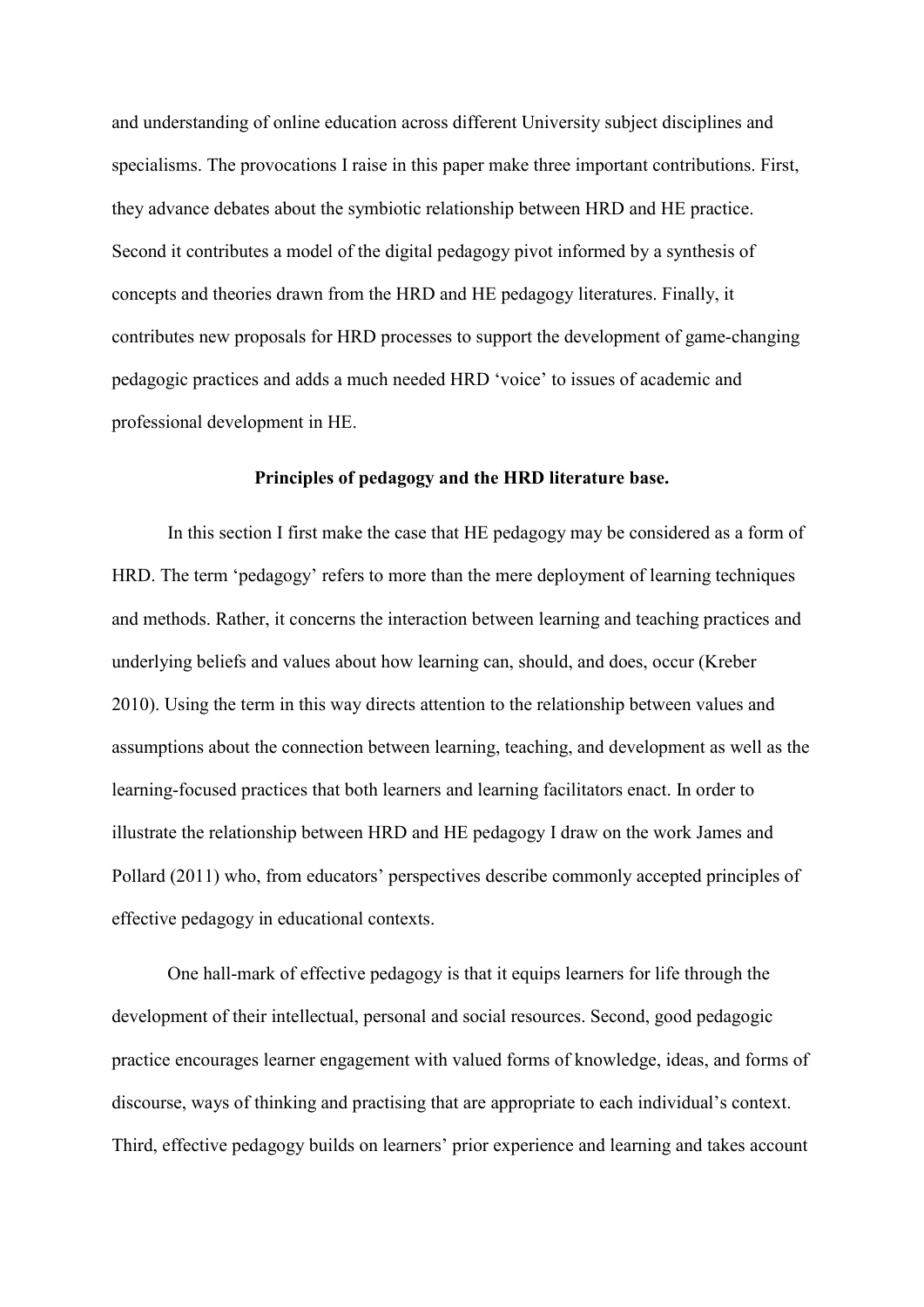of the personal and cultural experiences of different groups of learners. A fourth feature of effective pedagogy is the provision of structures and processes of intellectual, social and emotional support to enable learners to move forward in their learning. A further pedagogic principle is the effective use of formative and summative assessment, aligned with anticipated learning outcomes to advance learning and determine the extent to which learning has occurred. Another key feature of effective pedagogy is the encouragement of a range of learning strategies and practices that promote learners' independence and autonomy. In addition, the promotion of social processes of relationship-building, communication and 'giving voice' for learning purposes is built into the principles of effective pedagogy. Recognition of the importance of informal learning is a further point of alignment between principles of effective pedagogy and HRD norms and values leading to a requirement to value learning arising away from the workplace or 'out of class'. The enactment of effective pedagogy also requires consistent policy focus on support for learning and sustaining effective learning environments for all learners. Finally, principles of effective pedagogy acknowledge the importance of continuous learning and development trajectories of those who support and facilitate the learning of others.

I summarize these principles of effective pedagogy in in Table 1 which further illustrates the alignment of these pedagogic principles with well-established concepts, theories and practices from the HRD literature base and identifies areas of potential application for a digital pedagogy.

## [Table 1 around here]

Table 1 highlights the importance of active learning approaches that foster learner engagement through experiences that are located as part of a learning community and which motivate participation and learners' sense of belonging. These values are fundamental to both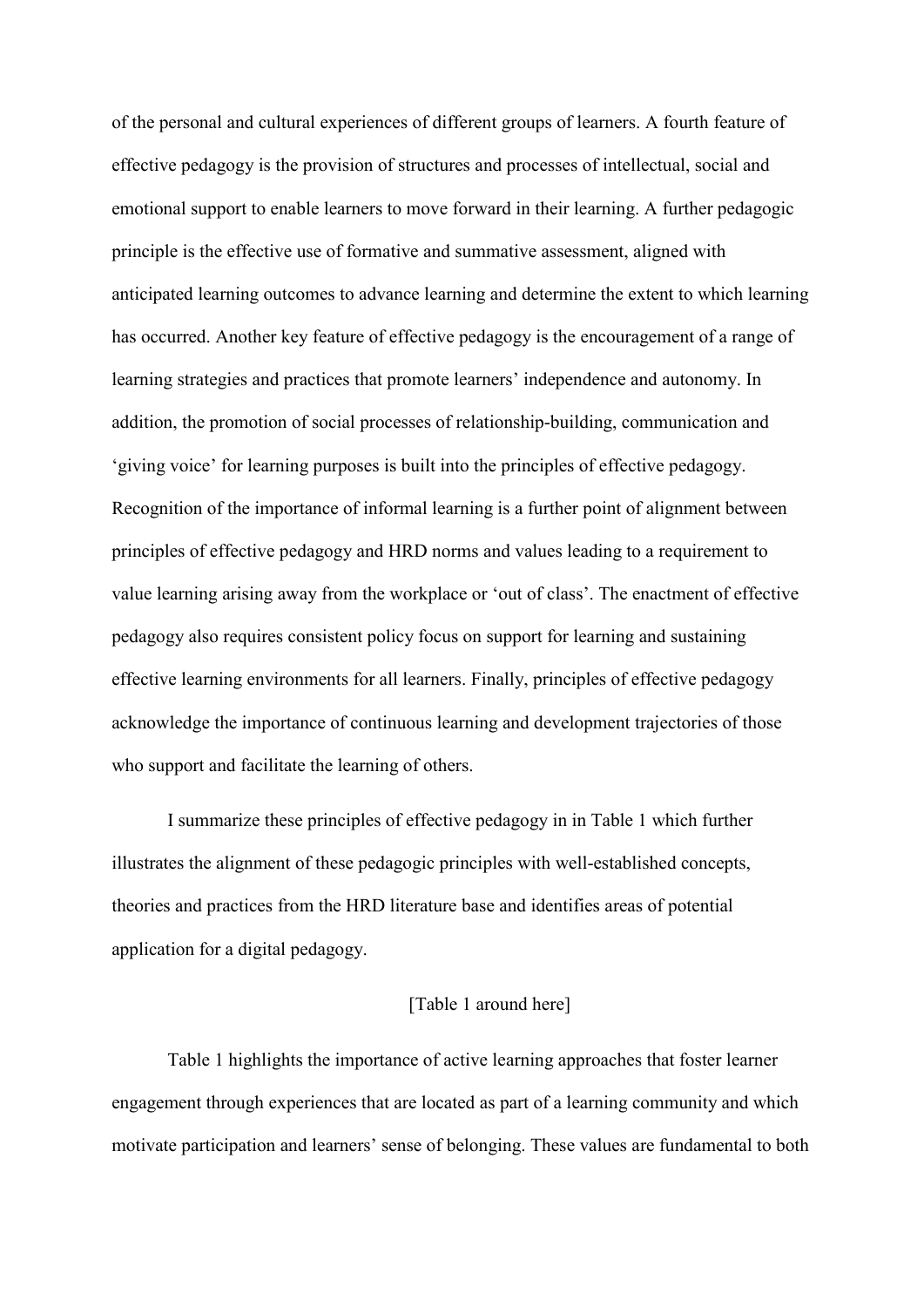HRD and HE pedagogy. However, in a context of globalization and marketization with substantial shifts over time in student demographics, enacting these pedagogic principles has proved challenging in HE. Universities face unique challenges resulting from the complexity of their institutional structures, their multiple goals, and a juxtaposition of traditional scholarly values with concerns about their societal relevance and utility (Jones 2013). Therefore, it is important to consider the extent to which traditional campus-based HE pedagogic practices have eroded the pedagogic values espoused as a feature of academic practice.

First, critics of contemporary academic practice suggest that a one-way facing, teacher-at-the-front pedagogy increasingly dominates teaching processes and the use of space on University campuses (Jessop, Gubbins and Smith 2012). Alongside narratives of 'student partnership' and 'student voice', critics have identified how learners are increasingly cast as the 'audience' of a lecturing performance. This is reinforced by timetabling and scheduling mechanisms that privilege the priorities of space management and logistics over the facilitation of developmental learning 'pathways'. Second, discourses of 'value for money' and 'student choice' (Anthony and Antony 2017), as well as employers' demands for vocational 'employability skills' and work-ready students may also have led to the relegation of developmental and constructivist pedagogic values (Tomlinson 2017).

Although there is evidence that 'self-regulated' and experiential learning does feature in campus-based curricula, such learning arises more from extra-curricular opportunities associated with leaving the parental home, making new friends and acquiring habits of independence rather than as a feature of pedagogic intent (Vermunt, Ilie, and Vignoles 2018). In addition, the post-Covid-19 pandemic curriculum is not able to deliver these opportunities from campus based environments often characterized by newly erected campus buildings containing impressive 'atriums' and other extended, but crowded, spaces that only 'work'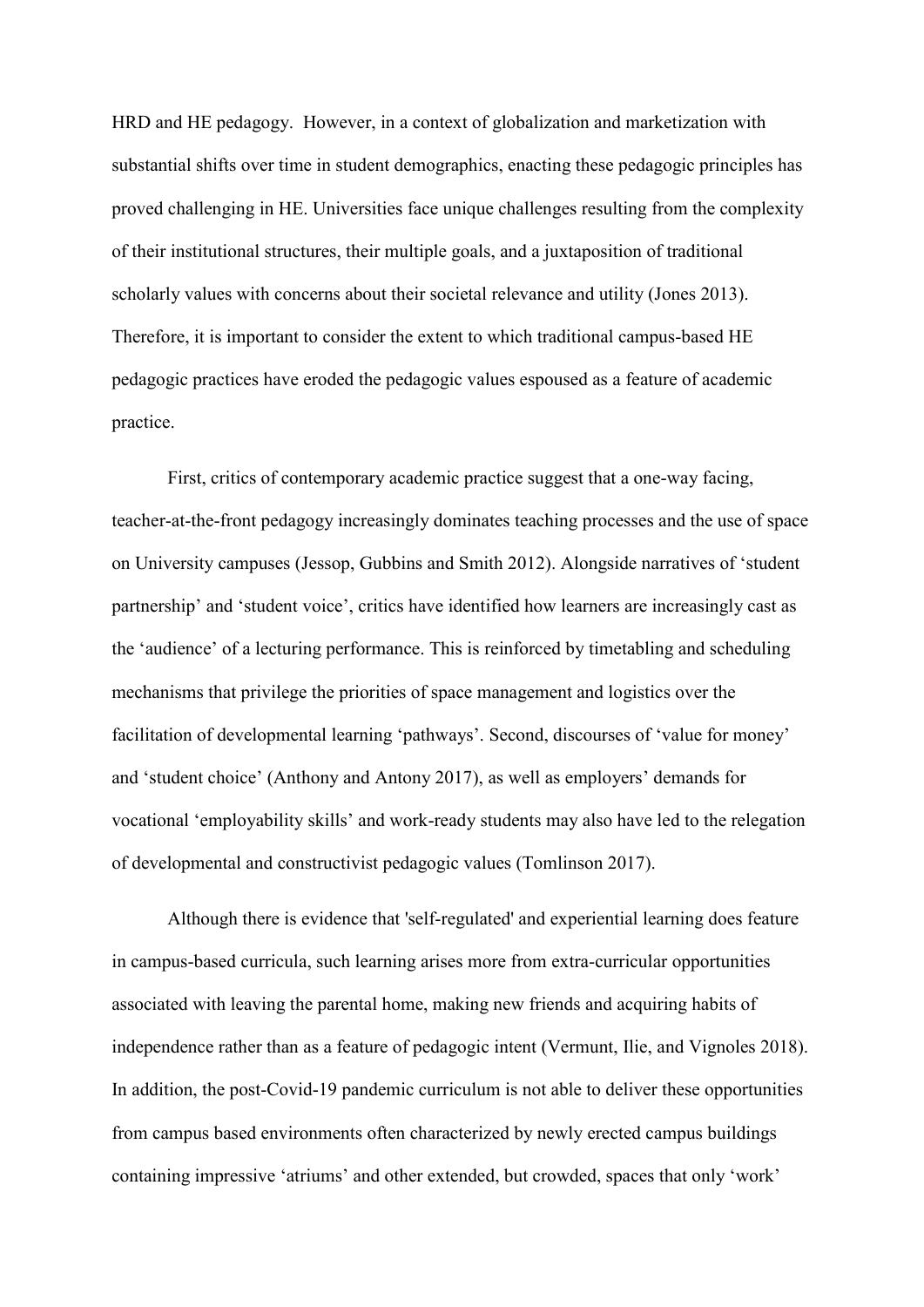when people are allowed to mix and gather together. In a socially distanced context, the opportunities for movement, exchange and face-to-face interaction that feature in many University prospectuses and marketing websites are redundant.

At the same time, senior managers in campus-based Universities have been enthusiastic about the potential of blended learning or other online forms of learning and teaching delivery methods as a cost-effective means to enable scalability of courses and increased student numbers. In addition, the HE literature base is also replete with empirical research concerning the use of digital tools in the HE sector: (c.f. Hwang 2018; Lin and Hwang 2018; Walker, Voce, and Jenkins 2016; Mooji, Steffens, and Andrade 2014). However, the adoption of technology in different HE contexts has, with some exceptions, been more of an individual 'lone-ranger' process (Jenson et al. 2019; Smith and Hill 2019) rather than an institutional endeavour. In much academic practice, technology has been used for little more than information transfer and administrative matters (Laurillard 2013; Rosenbusch 2020).

Therefore, it is timely to consider how a digital pedagogic pivot might shift the focus of HE pedagogic processes dominated by lecturers and instructional assumptions to re-focus on learner engagement and increased pedagogic opportunities for shared responsibility for learning enacted through active processes focused on the achievement of anticipated learning outcomes.

## **Digital pedagogy pivot opportunities**

The argument I am advancing in this paper is that pedagogic principles have been challenged in Campus-based HE settings. Social distancing further negates many constructive pedagogic practices that relied on face-to-face campus-based interactivity. However, the digital pedagogy pivot prompted by the Covid-19 pandemic provides an opportunity to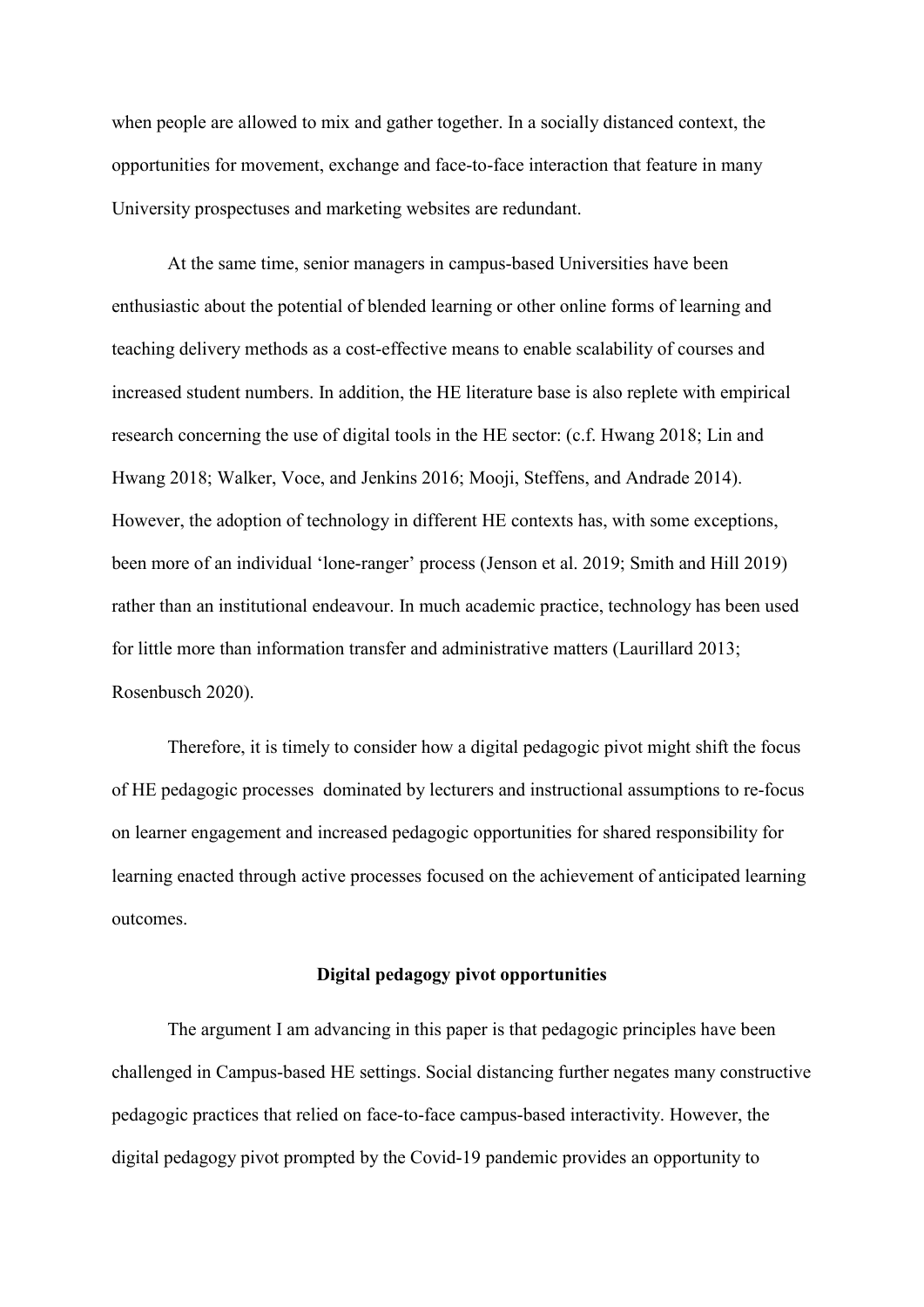reassess pedagogic values and methods. Here again, the term 'digital pedagogy' should not be conflated with the deployment of 'digital tools'. Rather, the term refers to learningfocused values that have relevance not just for subject specific education, but to personal and social processes and relationships and systems intrinsic to the learning process (James and Pollard 2011). In this section, grounded in the principles of pedagogy that are shared across the HE and HRD fields, I consider the academic practice requirements of a digital pedagogy pivot.

Numerous frameworks and models of learning or instructional design underpin the practice of both educators and HRD professionals. For example, Bloom's (1956) classification of six different levels of learning ranging from knowledge (remembering), comprehension/understanding, application, analysis, synthesis/creating, and evaluation is a common feature for pedagogic planning processes in both fields. The recognition of individual-level generative learning processes involving learners in actively and selectively constructing meaningful understanding from the interaction of learning and existing knowledge is also common to both fields. The educational and HRD literatures both value constructive alignment between learning design, delivery, assessment and evaluation with the achievement of anticipated learning outcomes (Biggs 1996; Trigwell and Prosser 2014).

A digital pedagogy pivot does not negate any of these principles but there are additional challenges to be faced by learners, facilitators, and educators. First, both Universities and individual learners may have different levels of access to appropriate technology platforms and infrastructure. Digital pedagogy cannot be effective if people (academics and students) do not use the technologies. Both learners and educators have different levels of IT skills and confidence. Specifically, research indicates that learner's perceptions of the usefulness and ease-of-use of technologies are important influences on their online learning attitudes and behaviours (Šumak, Heričko and Pušnik 2011).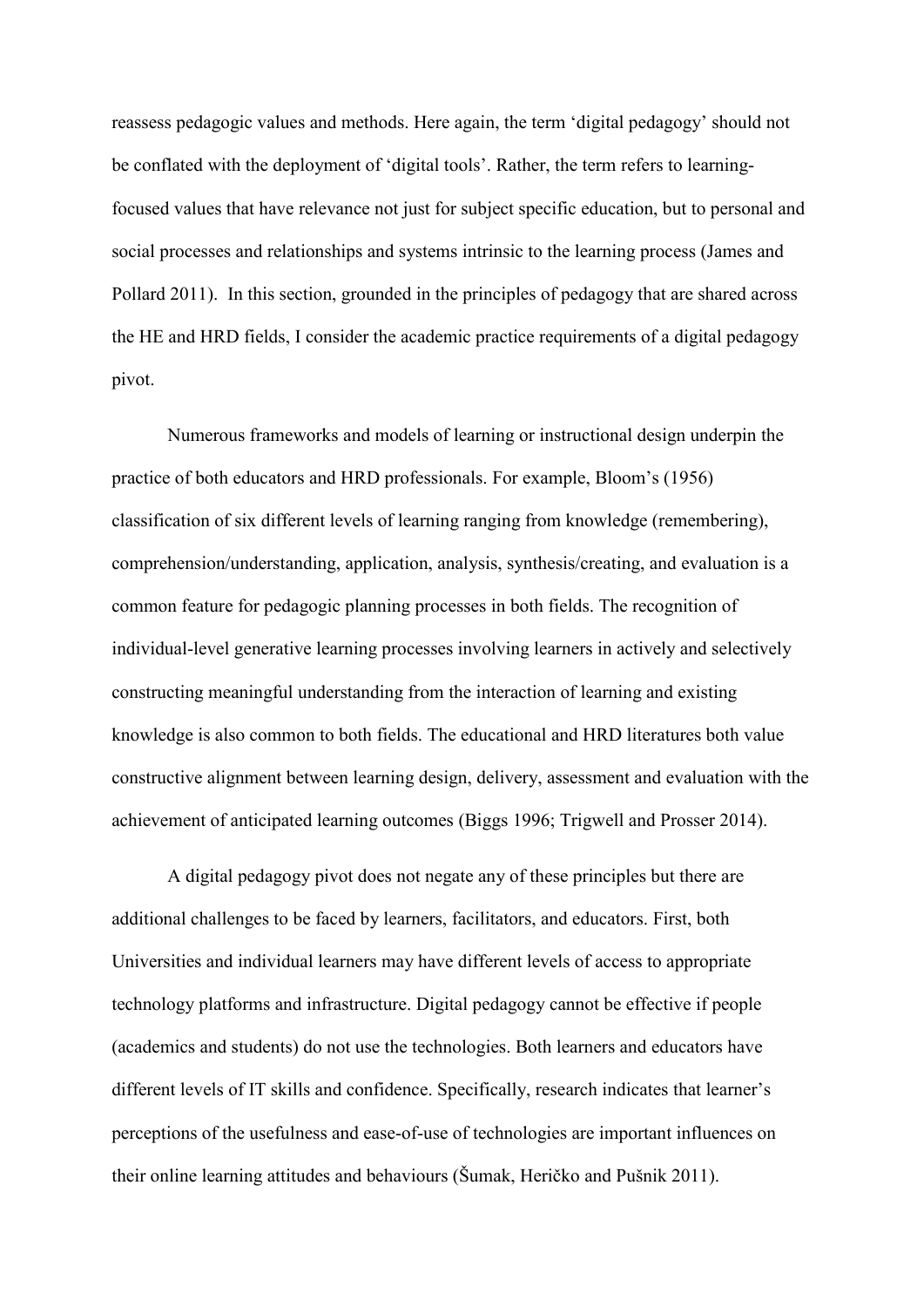Second, research suggests that learning motivation occurs in different ways and over shorter time-frames with online learning. For campus based delivery, students may acknowledge a minimum requirement for their physical presence on campus and in classrooms. In an online environment learners are more easily distracted from engaging with digitally delivered learning activities. Third, research indicates that students tend to access digital learning resources from a variety of personal computing devices (e.g. their tablet, smart phone or laptop) and this can make learning materials difficult to navigate. Linked with this, the drop-out rates from e-learning and distance learning courses have been shown to be higher than for face-to-face delivery (Castro 2019). This is often triggered by encountering technical difficulties or with difficulties in understanding learning content. In addition, when progressing through an online curriculum, students have limited access to nonverbal communication and social cues (for example, gestures and facial expressions) that are readily available in campus-based pedagogic settings. This means that a learner's attention is rarely maintained over time periods of more than 10-15 minutes, particularly in a Covid-19 context where students' working hours may be variable and hard to predict, and learners will be required to juggle family or care commitments alongside their studies. Finally, HRD studies suggest that many online participants prioritize content over social learning opportunities but also indicate that social or group learning activities can productively encourage information assimilation, dialogue, and reflective learning. However, there may be a small number of contributors who conduct most of the activity, with the majority of other students being tempted to ad hoc and passive participation (Anderson et al. 2020).

Therefore, a digital pedagogy pivot requires a clearly communicated pedagogic framework which recognizes the following six issues. First, expectations, guidance and 'signposting' must be designed into course provision. This must identify core and 'additional' topics and learning activities in a clear way and be more frequently articulated than is usual in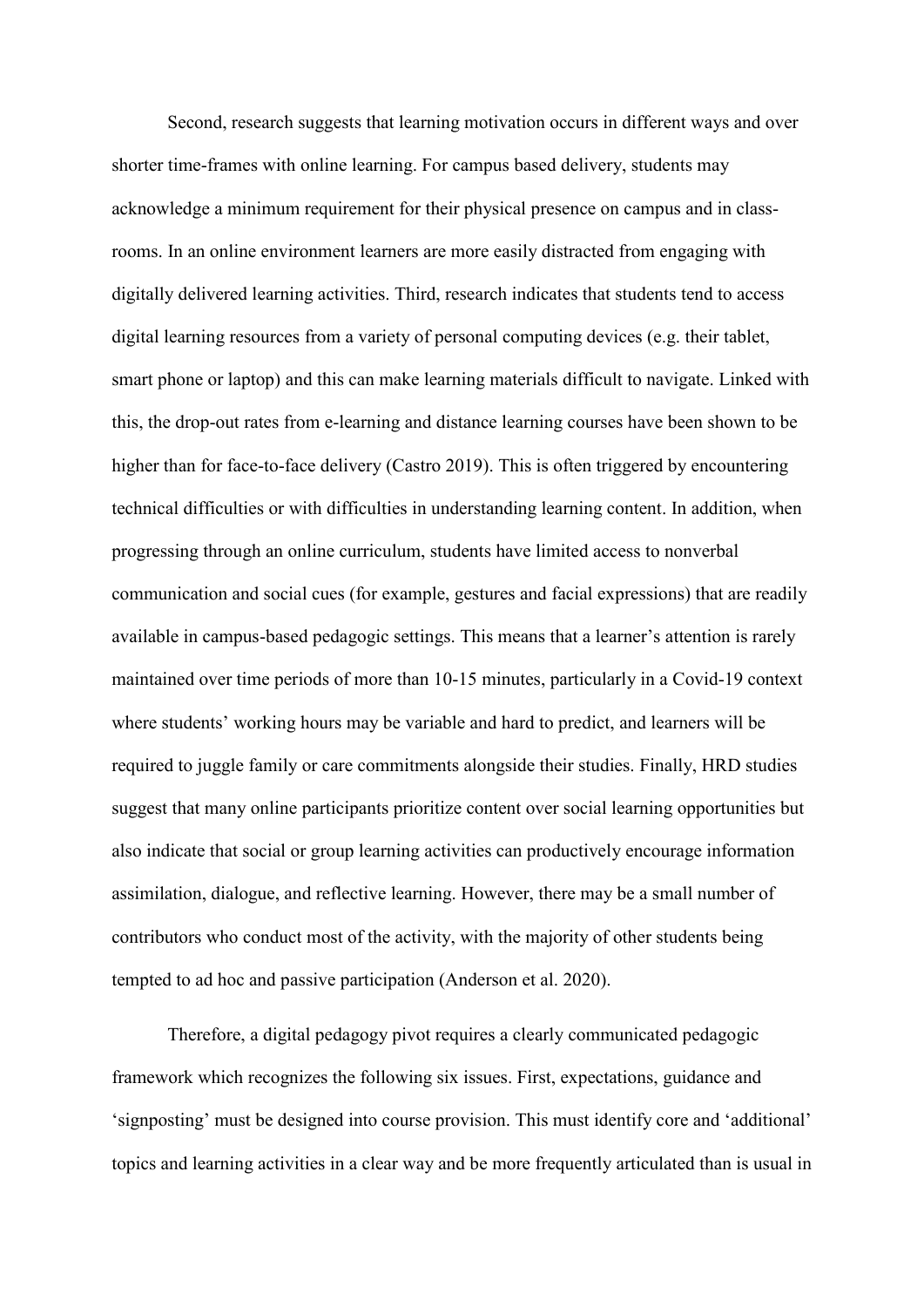a campus-based pedagogy. Second, more regular, frequent, and appropriate support for learners is required. Third, effective digital pedagogy recognises and meets the needs of students with a diversity of contextually situated learning needs. Fourth, attention is needed to the synchronicity of learning experiences. In campus based forms of pedagogy, synchronous (at the same time) learning opportunities through lectures or seminars are the norm. The generation of pace, motivation and completion of activities through online delivery, however, requires consideration of asynchronous learning activity such as discussion forums as well as the curation and production of relevant learning resources that provide flexibility for students who are unable to commit to attendance at a pre-determined moments in time. Fifth, long lectures and presentations should be avoided (Morton et al. 2016) and synchronous (live) webinars, where they remain a feature of learning design, should be complemented by asynchronous learning activities. Sixth, assessment and evaluation activities (formative or summative) can, and should, can be built into every stage of the online learning pathway. The implications of the digital pedagogy pivot for learning design, delivery, assessment and evaluation are summarized in Figure 1.

## [figure 1 around here]

Successful learning also requires that students recognise their ownership and responsibility for their learning. Implicit in Figure 1 is recognition that learners are equal partners in the learning process. Although this is an established feature of both HRD and HE literatures, many learners affected by the rapid deployment of online forms of pedagogy are likely to have applied for or enrolled on a Campus based, rather than a digitally enabled, programme of study. In the Covid-19 context many students are inexperienced with digital education processes and unprepared to know how to optimize their learning in this unanticipated context. This requires their attention to four issues.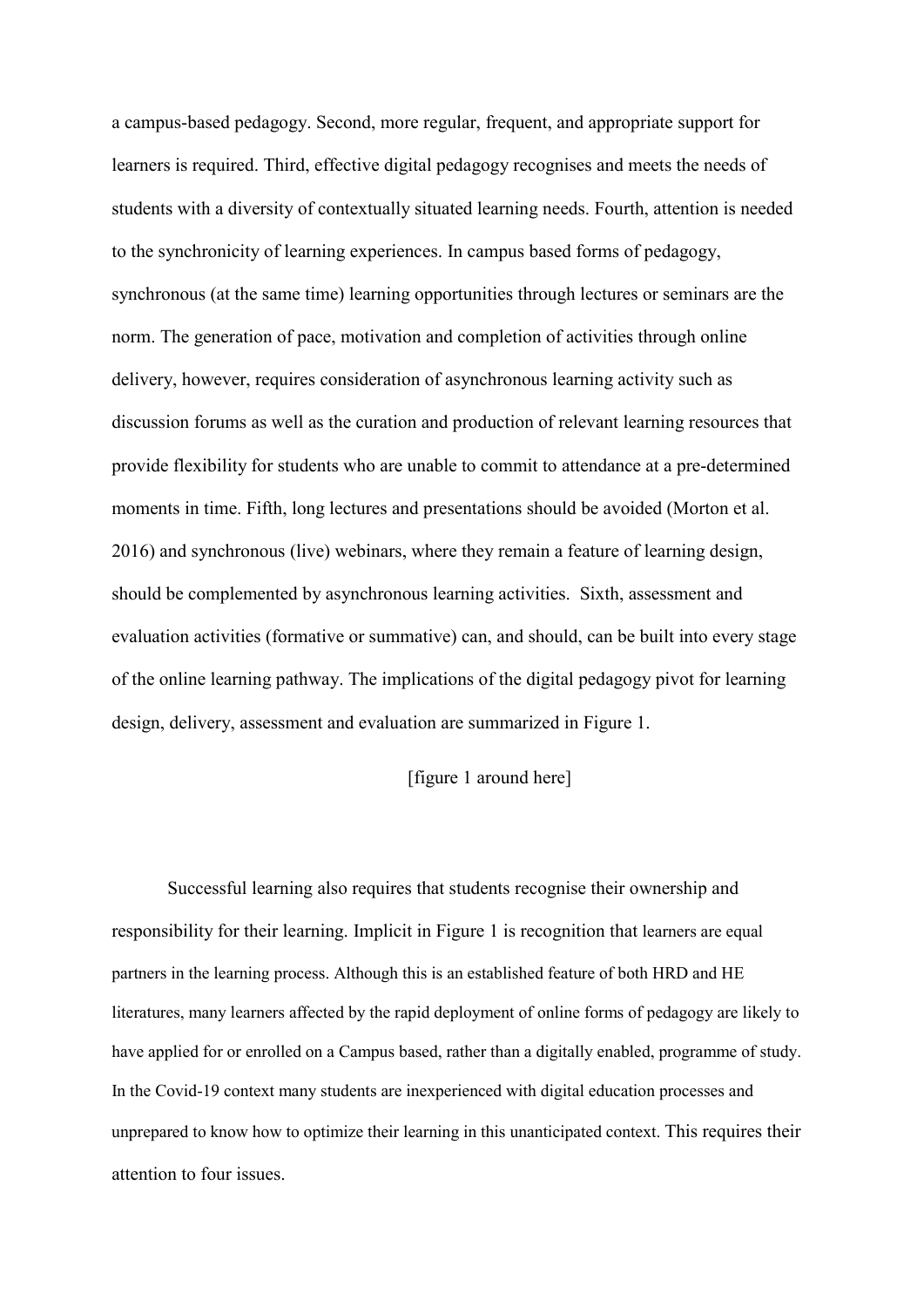First, it is important that students recognize the importance of finding a place to study where distractions are minimised for defined and pre-determined periods of time. Linked with this, students' may be unprepared for the importance of detailed familiarity with the online virtual learning environment or learning system on which their course of study will be hosted. However such familiarity is crucial as it is the means by which they will access course content, connect with other students and their tutors, submit work for feedback and so on. Third, with the added flexibility provided by a digital pedagogy, goal-setting behaviours are an important feature of an effective learning experience. For almost all programmes of study where digital delivery has replaced a campus based timetable, there will be a specific schedule with set due dates for assessments and feedback. There may also be group projects, requiring collaboration to meet deadlines. Therefore, setting and monitoring achievements against learning and activity goals is an important feature of pedagogic effectiveness from the student perspective. Successful learning also requires student interactivity with other learners and so a recognition of the challenges of 'psychological distance' between themselves and other learners or tutors, and taking steps to overcome interactive hesitancy is important. Linked with this, students may be unaware of the importance of their proactive and regular connection with sources of support for learning throughout their course provided, for example, by personal tutors/advisors; tutors; peers, and other University support services.

To summarize, whilst there are differences between a digital pedagogy and a campus pedagogy, both approaches are underpinned by established principles with relevance to tutors / facilitators and students / learners. Design of, and participation in, learning pathways that are clearly structured, designed and delivered as well as constructive alignment of anticipated learning outcomes; learning experiences and the assessment of learning is common to both digital and campus-based pedagogy. In both pedagogic 'modes', learner engagement; encouragement of learner participation; and continuous and regular processes of learner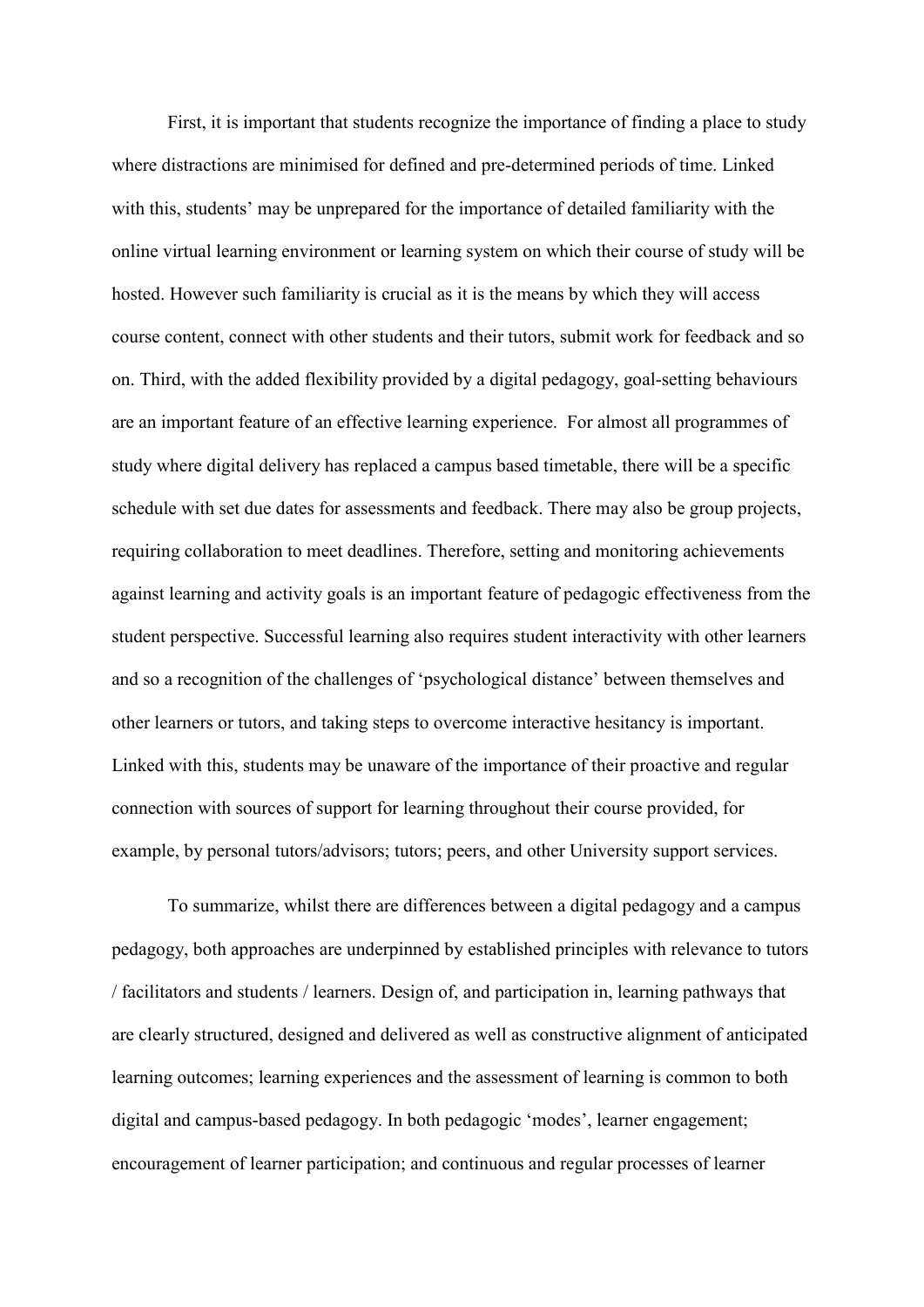feedback as well as attention by both learners and tutors to the application of learning, are recognized to be important. Although there are differences, therefore, digital pedagogy is not 'better' or 'worse' than campus-based pedagogy but learning design and online teaching requires additional skills, for both students and tutors.

## **HRD processes to support the pivot**

The point of departure for the final part of this article is that most academic professionals, like many in HRD practice, are uniquely unprepared for a rapid transition to digital technology as the basis for learning, teaching and facilitation practice. Uncertainty about the skills required to develop online learning programmes, deliver effective teaching and facilitation on line; maintain relational learning processes with students, design appropriate assessment processes and cope with the complexities of the different available digital software platforms are important barriers to the acceptance and usage of technology as the basis for academic practice (Petreski et al. 2011, p.267). However, an urgent priority for Universities is to encourage and support academic professionals, as well as their students, to decouple HE pedagogy from physical co-location so that effective learning and teaching can occur regardless of the availability of physical space. The implications for student preparedness through induction, transition and support processes are outside the scope of this article. However, in this section, through addressing my third guiding question, I consider how HRD can encourage game changing approaches to academic practice. The focus is on delivering a step change in academics' knowledge and understanding of online education across different University subject disciplines and specialisms.

Although research indicates that HRD has a significant role to play in any change management process, HRD practitioners rarely occupy strategic or visible roles in University settings where institutional cultures of defensive routines (Brown 2012; Meister-Scheytt and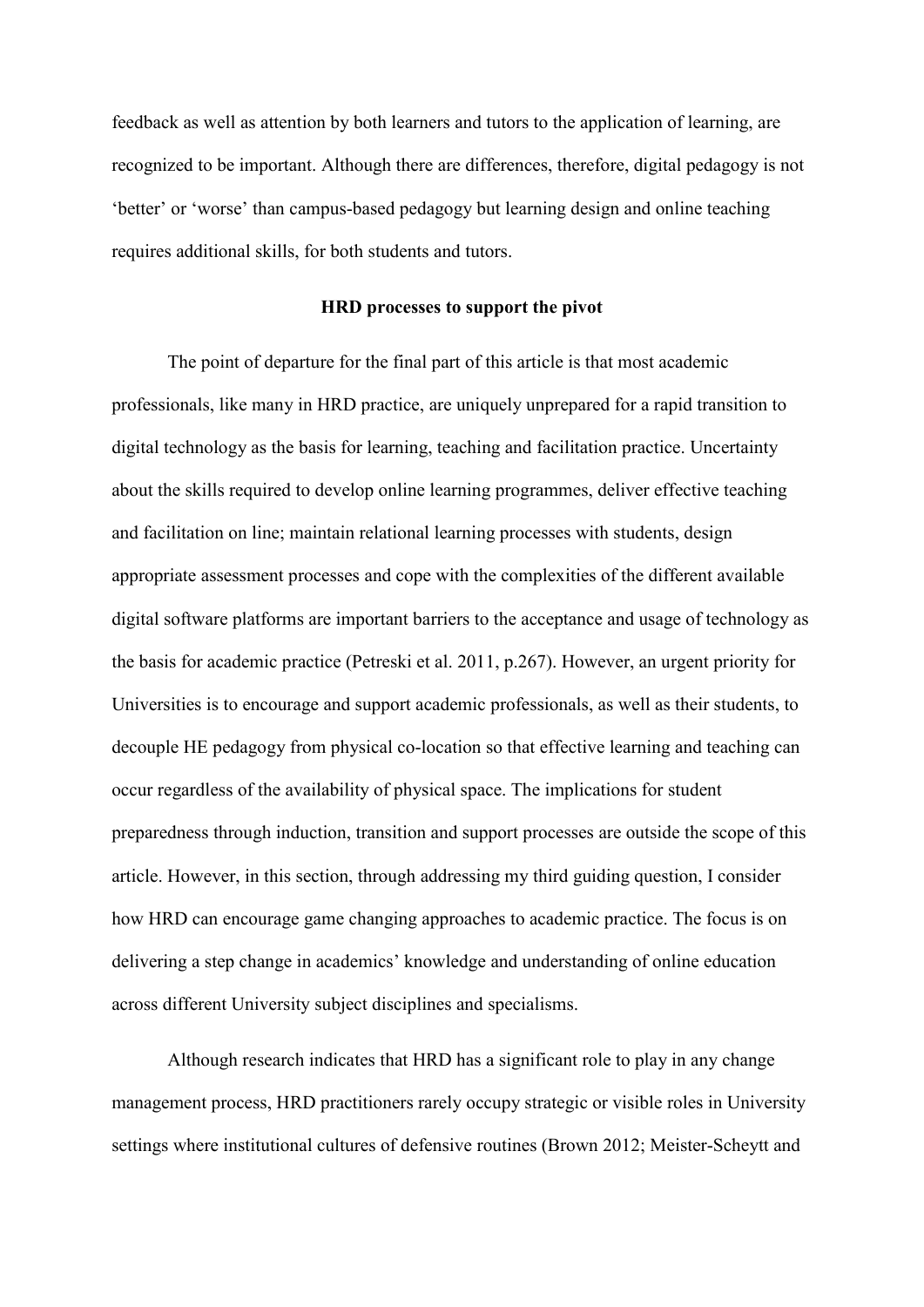Scheytt 2005) are widespread. However, HRD practices are fundamental to enabling academics to practice in the short-term, and also to enact a digital shift in learning delivery. Drawing on (Holt et al. 2011) and Dysart and Weckerle (2015) as well as on the HRD literature, I identify the main components of what I refer to here as just-in-time professional development that can enable academics to make a rapid pedagogic pivot.

## **Just-in-time professional development**

A successful digital pedagogy pivot relies on academics who are able to integrate technological knowledge, pedagogical knowledge, and content knowledge. Just-in-time professional development recognizes the importance of understanding how each of these areas "interact, constrain, and afford each other" (Koehler, Mishra, Kereluik, Shin and Graham 2014, p. 102). Integrating technology into the curriculum is complex and will differ based an individual academic's personal teaching preferences. The challenge is to find ways of providing academics with pedagogical and technological professional development opportunities that are directly applicable, meaningful, and relevant to each individual discipline and which each academic can make their own.

However, most HE based professional development opportunities isolate technological, pedagogic and subject-specific knowledge by providing workshops about specific technologies or pedagogic tools. These workshops or courses are often led by technologists with limited understanding of the subject matter that participants are teaching. The focus is usually on how technology can facilitate general pedagogical strategies, rather than applying technology to teach specific content (Koehler et al. 2014). Such an approach is limited in the extent that it can support the academics who will ultimately deliver pedagogic processes (Dysart and Weckerle 2015).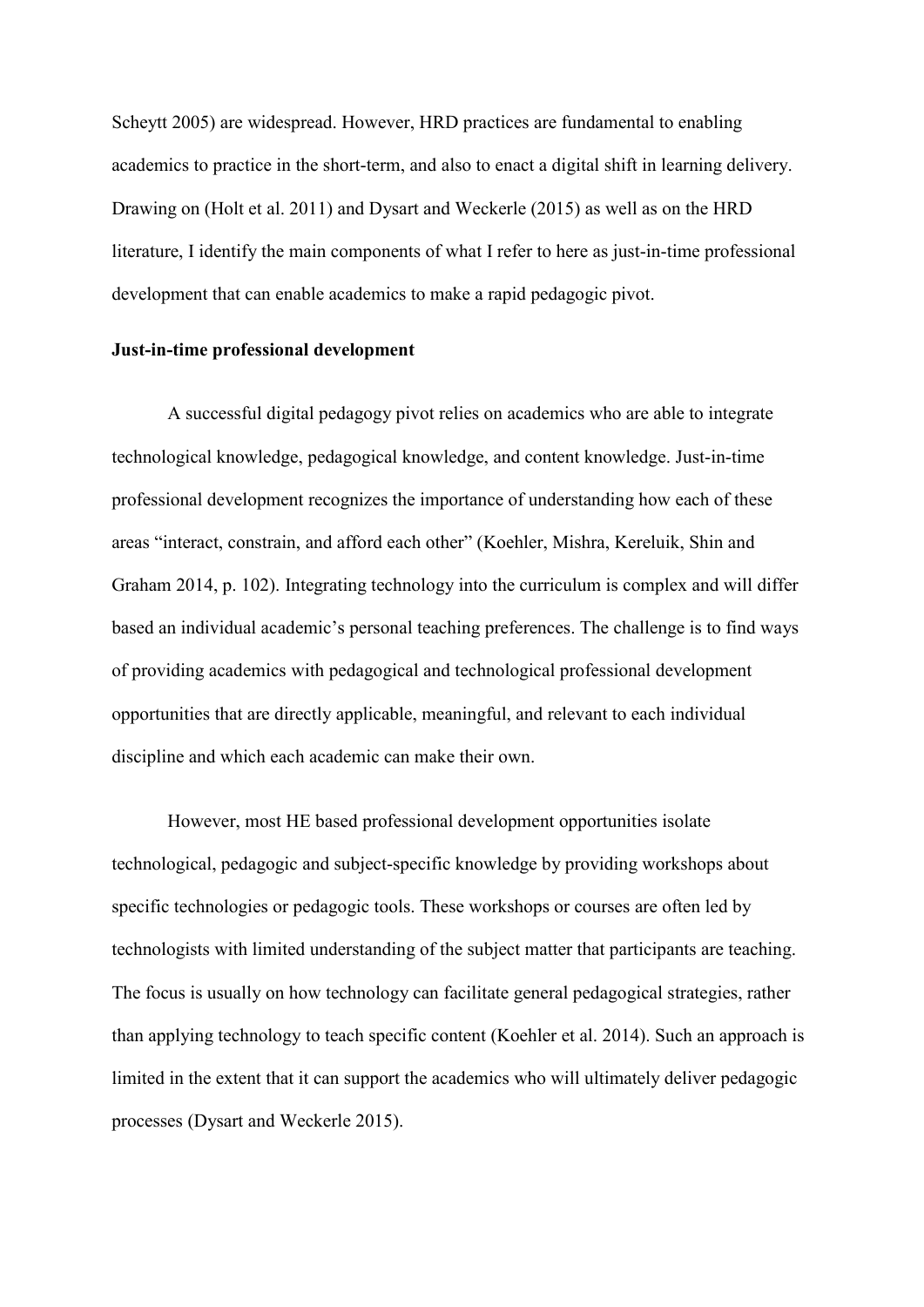Therefore, I contend that the first step in support for academic practice development is provision of a just-in-time professional development process that is directly relevant to the learning design, delivery and assessment problems created by the digital pedagogy pivot. Drawing on the HRD concepts of action learning and experiential learning, (Yeo and Marquardt 2015; Yeo and Gold 2011), I contend that just-in-time professional development requires the creation of an environment where academics can make learning design decisions that can be directly applied to what they are teaching; offering them ongoing support as they teach; and evaluating the effectiveness of the digital pedagogy that they are enacting. Just-intime professional development would integrate academics' understandings of how technology and pedagogy interact with each other and within specific content areas. It would encourage them to reflect on the problems they are encountering with the pivot process and attempt to find solutions to these problems. Therefore, just-in time professional development for a pedagogy pivot goes beyond individual workshops where one or more new tools are introduced. Instead it would include a variety of opportunities through which academics can experience how it feels to learn from different tools and strategies and to reflect on the constraints and opportunities they offer. This process would support them in their efforts to design modules and courses that integrate these tools and strategies into their specific content. Although I refer to this as just-in-time professional development, these professional development opportunities should continue into the academic year as the tools and strategies are implemented in practice.

## **Communities of Practice**

The HE sector is populated with academics who have varying levels of willingness and availability to participate in extended professional development processes. Therefore, in addition to the provision of opportunities for just-in-time professional development programmes, I draw on the work of Wenger (1999) to propose a complementary forms of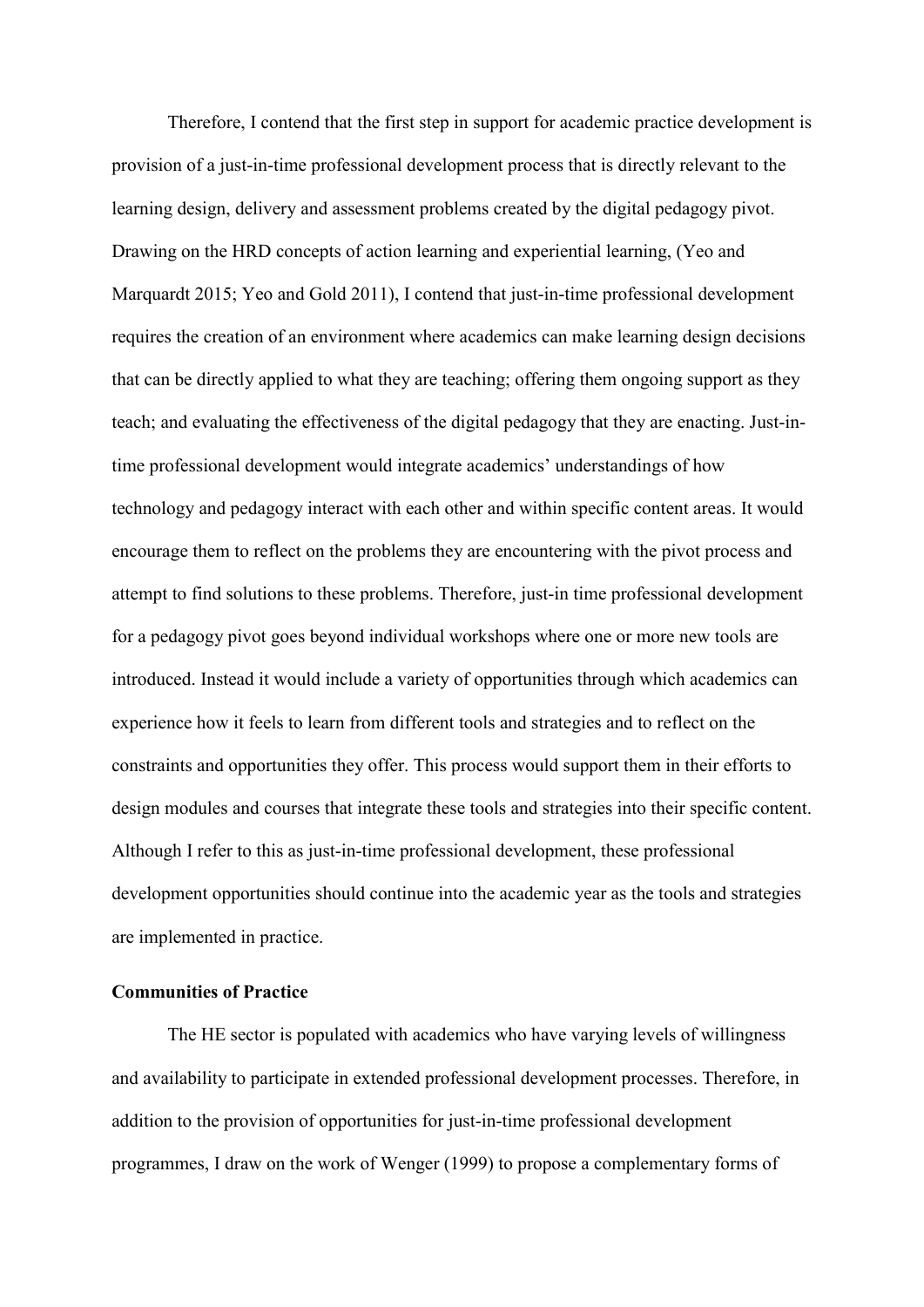development through which academics can engage in informal and situated learning to share their experiences, not only of what has worked but also what has not worked, in order to foster and sustain digital pedagogy through and with others.

Communities of practice, based around the fundamental concept that learning occurs through a process of social participation in a community where others are also engaged and share a sense of joint enterprise and identity, are well established in the HRD literature. Communities go beyond individuals simply having a shared technical knowledge or skill; members create relationships with others based around the creation of shared understanding and a repertoire of ideas that have significant meaning to these individuals (Wenger 1999). As the demands of a digital pedagogy pivot require close collaboration between academics and technology support units, I contend that professional development through communities of practice involving academics and others provides opportunities for collaboration and knowledge sharing are important to support and sustain pedagogic change processes.

As content experts, members of subject specialisms understand the relationships that are important within their discipline and the potential amplifying effects of technology. Communities of practice within subject specialisms are the most appropriate locations for supporting successful and sustainable implementation (Corley and Eades 2004). Communities of practice constitute the most productive location for continuing practicebased development and reflection as a base for support throughout the academic year as problems are encountered and solutions can be identified that are appropriate to the local context (Gast, Schildkamp and van der Veen 2017). They open up opportunities to discuss problems, skills, and concepts and also provide a basis for sharing of common materials through the opportunity to regularly evaluate, reflect on, and update technological tools and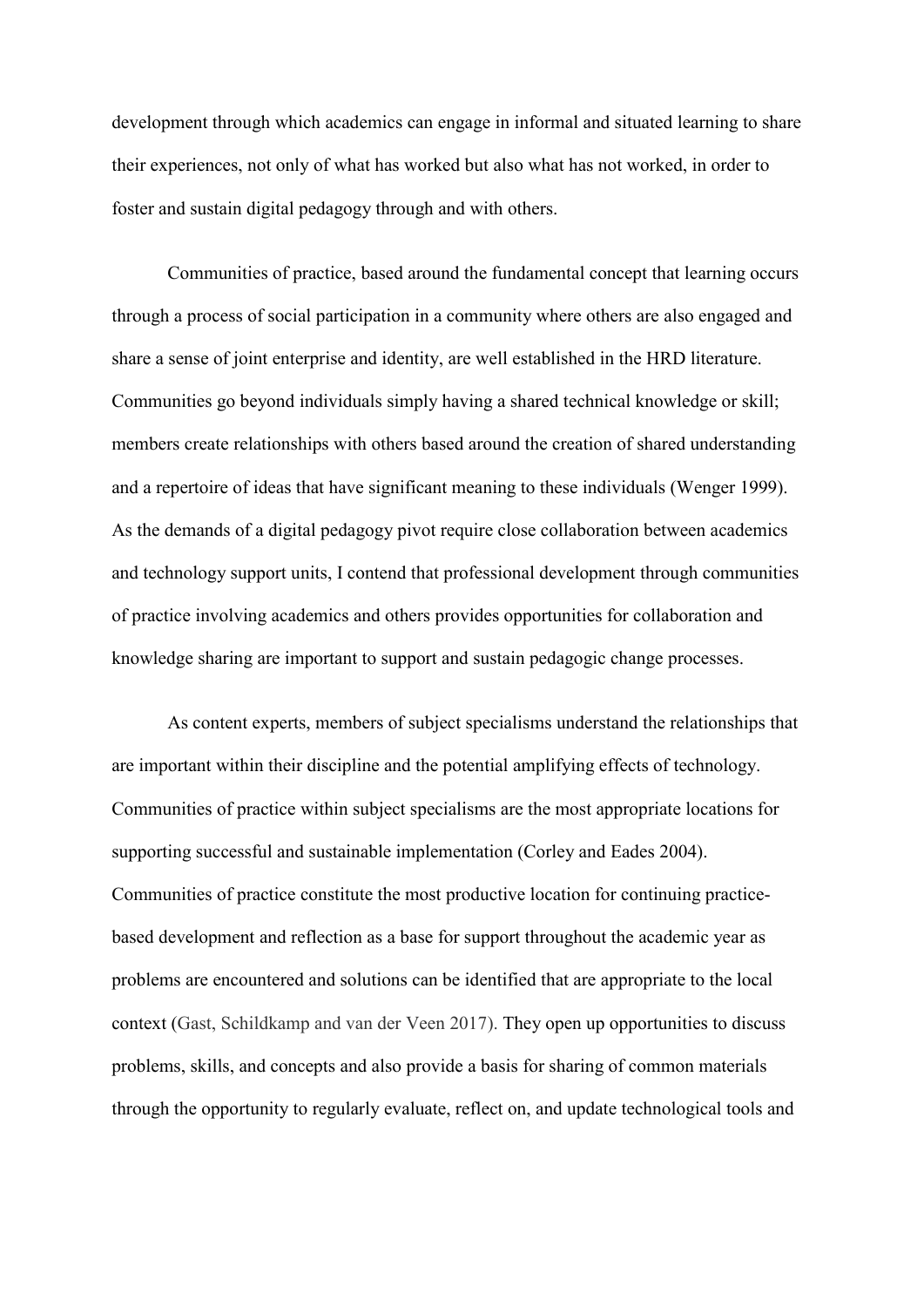pedagogical strategies. They provide a basis from which academics can continue making iterative changes to modules and courses where they have integrated technology.

Whilst it might be beneficial to have academics first participate in some form of experiential professional development processes as outlined earlier in this section, Communities of Practice provide academics with an additional, and – if necessary – alternative opportunity to develop their expertise by talking about, engaging in, and observing others' practices of teaching with technology. This encouragement of subject-located Communities of Practice does not negate the role of centralized support units nor does it negate other forms of just-in-time professional development. However, as a sequential or parallel form of HRD opportunity, Communities of Practice can support academics to gain expertise in integrating technology into their teaching. In this sense, in-depth support from centralized professional development should become less necessary and more specialized, and can be conceptualized as the removal of scaffolding from peers as learners move from digital pedagogy novices to experienced practitioners (Vygostsky 1978).

#### **Peer Mentoring**

Mentoring is a further concept and practice that is well established in the HRD field (Ghosh 2018). In the UK HE sector at least, most attention in HE towards mentoring as a means of academic development has been focused on the needs of new career academics. Mentoring is traditionally expected to provide role-modelling, advocacy, sponsorship, and guidance on either or both teaching and research; information about promotion processes, assistance with work-life balance and wider opportunities for networking. Traditional descriptions of mentoring in HE indicate a dyadic relationship between a more seasoned expert and a less experienced protégé (Sherman and Burns 2015). However, I contend that the context of a pedagogy pivot provides an opportunity for newer and less hierarchical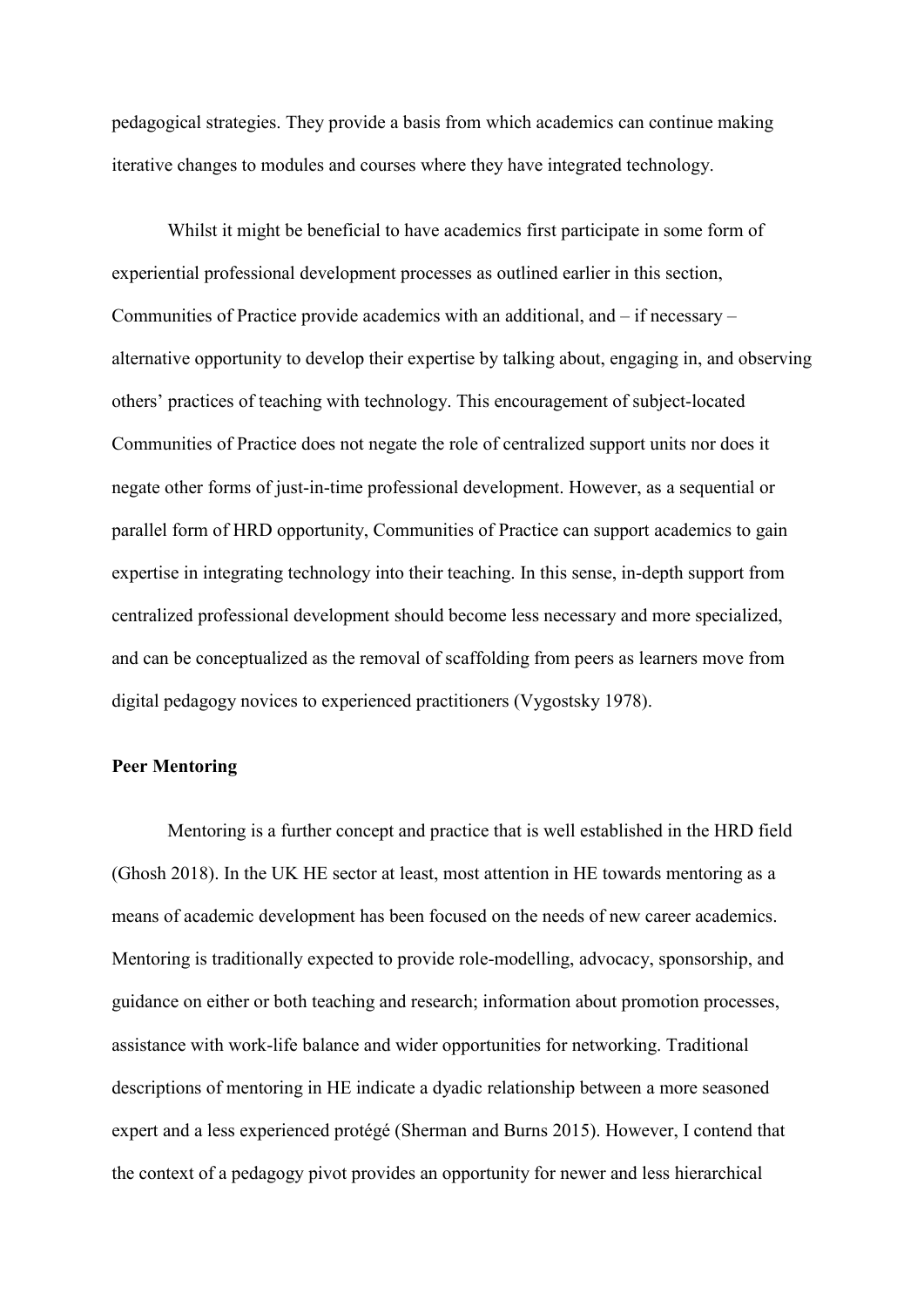mentoring models including the utilization of a peer-group mentoring process. New models of peer mentoring might include alternative forms of mentoring based on the recognition that that academics at all stages in their career can benefit from multiple developmental relationships (Allen et al. 2017).

Although creative approaches to peer mentoring, stimulated by the exigencies of a rapid digital pedagogy pivot, could be established as a feature of other just-in-time professional development processes, it is feasible to consider mentoring as a stand-along or complementary process in a context where development processes that are scalable across different subject specialisms within universities are a priority. Peer mentoring would provide an opportunity for academics to work with peers in their area of subject matter expertise who, whilst less advanced in their academic career, have more experience with integrating technology into their teaching. Peer mentoring provides four potential benefits. First, it can be locally based, enabling academics to gain understanding of pedagogies effective for their specific discipline. Second, it provides a mechanism for observation of learning design or delivery to promote reflection on how the success of integrating digital opportunities into learning programmes. Third, it can provide academics with a more confident basis from which they can put their learning design into practice and implement an effective integration of technology and pedagogy. Finally, it enables peer mentors themselves to gain feedback and reflect on how areas of success and improvement could be applied in their own practice (Schmidt and Faber 2016).

### **Conclusion**

This article addresses three important questions from both an HRD and an educator's perspective. Universities must achieve the equivalent of a ten-year digital learning strategy in mere months. Drawing on, and synthesising both HRD and HE literatures, its principal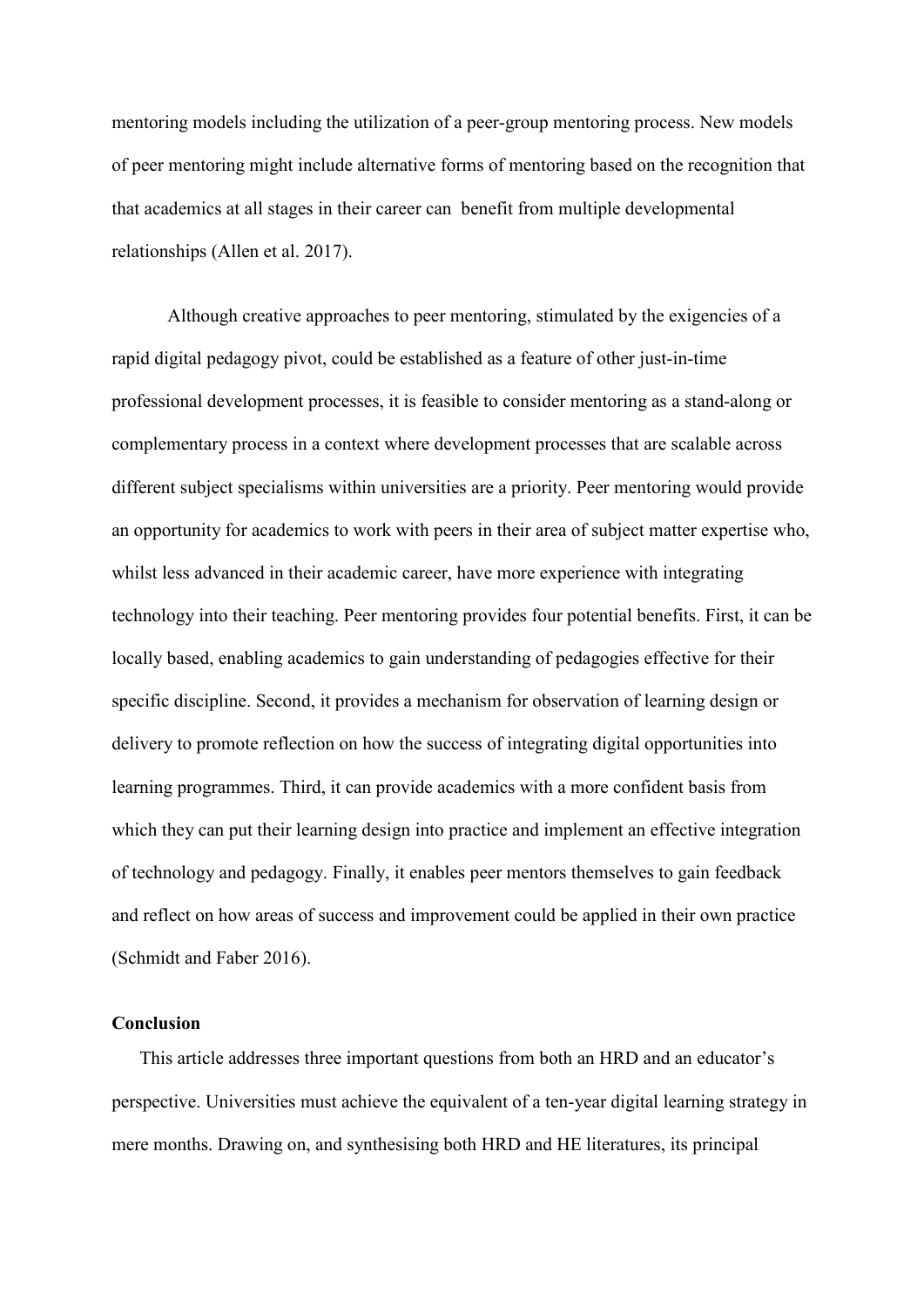provocative purpose is to identify the pedagogic and HRD implications of the digital pedagogy pivot that is occurring across the HE sector.

The approach I take in this article is that digital pedagogy is less about tools and is more about learning processes and relationships, and that HRD has much to contribute. I acknowledge uncertainties, limitations and priorities for further research arising from the provocations I raise. First, whilst I argue for HRD processes to enable pedagogic change in the medium term, little is known about the extent to which academics and students are ready to accept such changes as a basis for learning and teaching beyond the medium term (Crawford et al. 2020). Second, academic's motivational triggers are linked with the opportunity to learn new skills, show helpfulness, feel a sense of being appreciated, and exercise professional autonomy. Such recognition prompts further attention to academic leadership as an important influence on academic practice and the enactment of a pedagogy pivot. Institution-wide decisions about whether just-in-time Professional Development should be incorporated into institutional professional development processes over the longer term are a feature of wider HE management decisions. This merits further attention but is outside the scope of this article.

The future for HE is uncertain and good-quality digital learning experiences are a necessity rather than a luxury in the context in which Universities find themselves. There are many implications for stakeholders involved in learning and teaching in HE. First, without the affordances of the physical campus, academics and course designers must find ways to signal the university's 'spirit' and academics' and students' 'presence' as a clear feature of learning and teaching experiences. Second, HE institutions must urgently address issues of the academic's 'home office' infrastructure to enable their effective academic and pedagogic development and practice. Third, HE institutions must address issues of student infrastructure recognising that students may be operating in locations and contexts that present many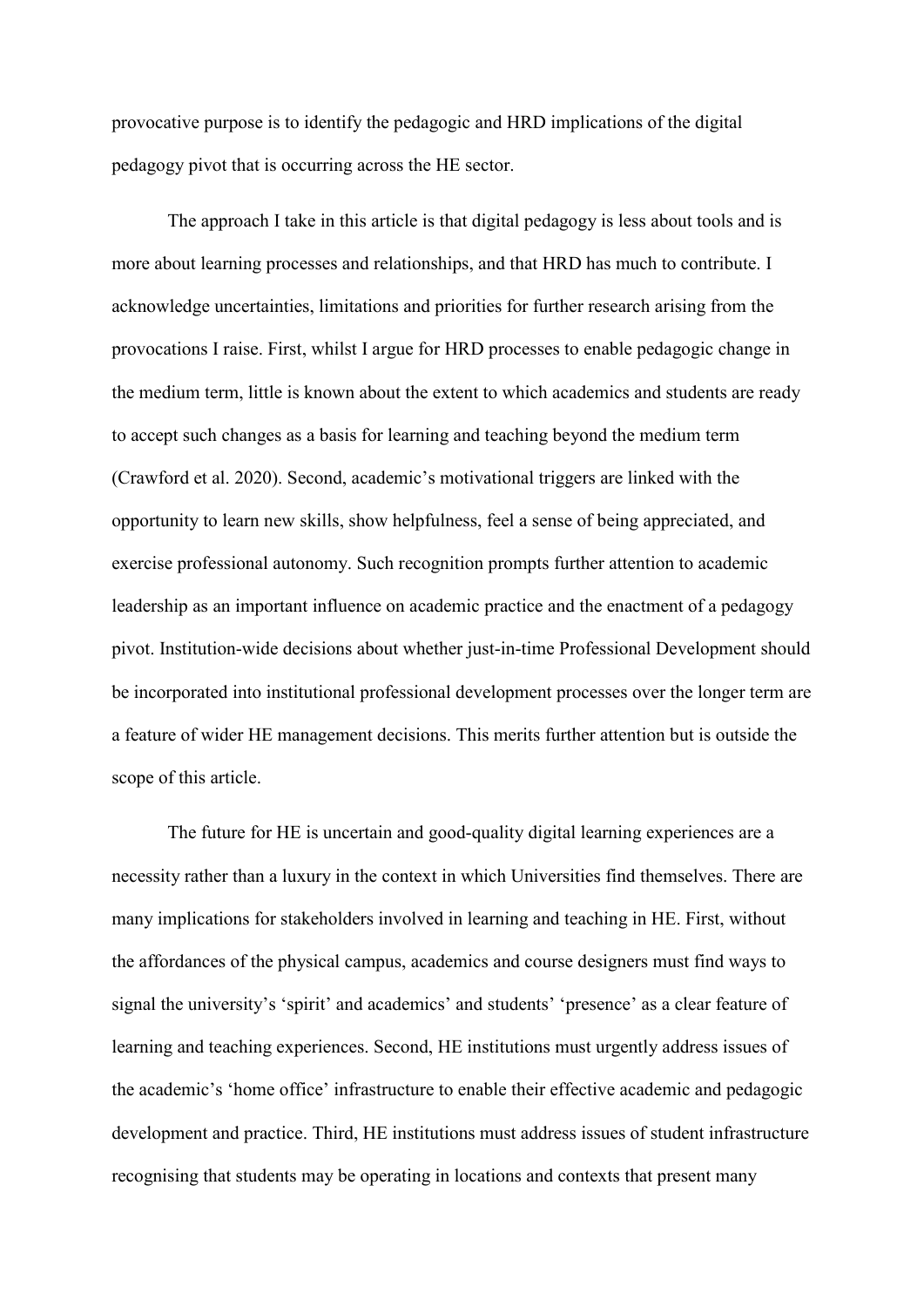challenges to sustained and meaningful learning processes. Fourth, the shifts in pedagogic practice I have discussed in this article are not for the faint-hearted. In a digital pedagogy pivot context Professional Development and HRD practitioners must respond with the same urgency and with the same flexibility as Universities have expected of their academics.

Meeting the pedagogy pivot triggered by the Covid-19 pandemic has the potential to build resilience against future challenges to student recruitment and models of HE provision but requires a shift in pedagogy and practice. The provocations I raise in this paper make three important contributions. First, in response to my first question, I add a new perspective to understanding the relationship between HRD and HE practice through contributing a novel categorization of the way in which HRD concepts and theories are aligned with principles of HE digital pedagogy. Second, in relation to the second question, I contribute a new model of the digital pedagogy pivot informed by a synthesis of concepts drawn from HRD and HE literatures to facilitate planning, delivery and evaluation of a digital pedagogy in HE. Finally, in relation to my third question, I contribute new proposals for HRD processes to support the development of game-changing pedagogic practices. This new HRD 'voice' in the narrative of academic and professional development in HE is important as it contributes a much needed perspective that pedagogic professional development focused on how and why people learn, is as valuable as other forms of academic development.

### **References**

- Allen, T. D., L.T. Eby, G.T. Chao T.N. Bauer. 2017. "Taking stock of two relational aspects of organizational life: Tracing the history and shaping the future of socialization and mentoring research". *Journal of Applied Psychology* 102 (3): 324. doi.org/10.1037/apl0000086
- Anderson, V., J. Gifford and J. Wildman. 2020. "An evaluation of social learning and learner outcomes in a massive open online course (MOOC): a healthcare sector case study". *Human Resource Development International* 23 (3): 208-237. Doi.10.1080/13678868.2020.1721982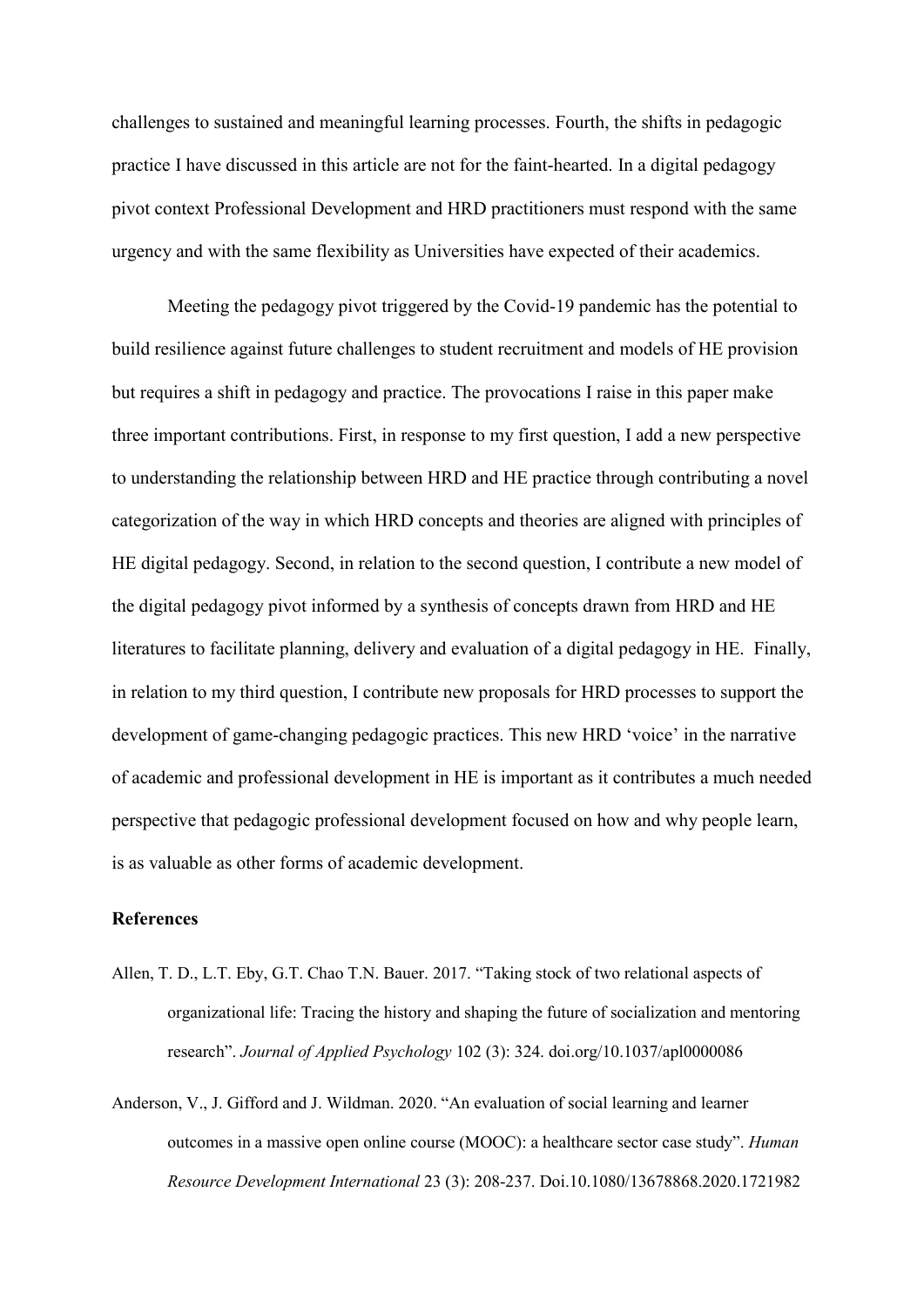- Anthony, S.G. and J. Antony. 2017. "Academic leadership special or simple." *International Journal of Productivity and Performance Management* 66 (5):630-637. doi.org/10.1108/IJPPM-08- 2016-0162
- Baek, P., and N. Kim. 2014. "Exploring a theoretical foundation for HRD in society: toward a model of stakeholder-based HRD." *Human Resource Development International* 17 (5): 499-513. doi.10.1080/13678868.2014.954189
- Biggs, J. 1996. "Enhancing teaching through constructive alignment." *Higher Education* 32 (3):347- 364.
- Billett, S. 2010. "Lifelong learning and self: work, subjectivity and learning." *Studies in Continuing Education* 32 (1):1-16. doi.10.1080/01580370903534223
- Bloom, B., M.D. Englehart, E.J. Furst, W.H. Hill, and D.R. Krathwohl. (Eds.). 1956. *Taxonomy of educational objectives: Handbook 1. Cognitive domain*. White Plains, NY: Longman.
- Brown, S. 2012. "Managing change in universities: a Sisyphean task?" *Quality in Higher Education* 18 (1): 139-146. Doi.10.1080/13538322.2012.663547
- Castro, R. 2019. "Blended learning in higher education: Trends and capabilities". *Education and Information Technologies* 24:2523–2546. doi.org/10.1007/s10639-019-09886-3
- Corley, A. and E. Eades. 2004. "'Becoming' critically reflective practitioners: academics' and students' reflections on the issues involved." *Human Resource Development International* 7 (1): 137-144. doi.10.1080/13678860310001630647
- Crawford, J., K. Butler-Henderson, J. Rudolph, B. Malkawi, M. Glowatz, R. Burton, P. Magni and S. Lam. 2020. "COVID-19: 20 countries' higher education intra-period digital pedagogy responses." *Journal of Applied Learning and Teaching* 3 (1) doi.org/10.37074/jalt.2020.3.1.7
- Dysart, S., and C. Weckerle. 2015. "Professional development in higher education: A model for meaningful technology integration." *Journal of Information Technology Education:*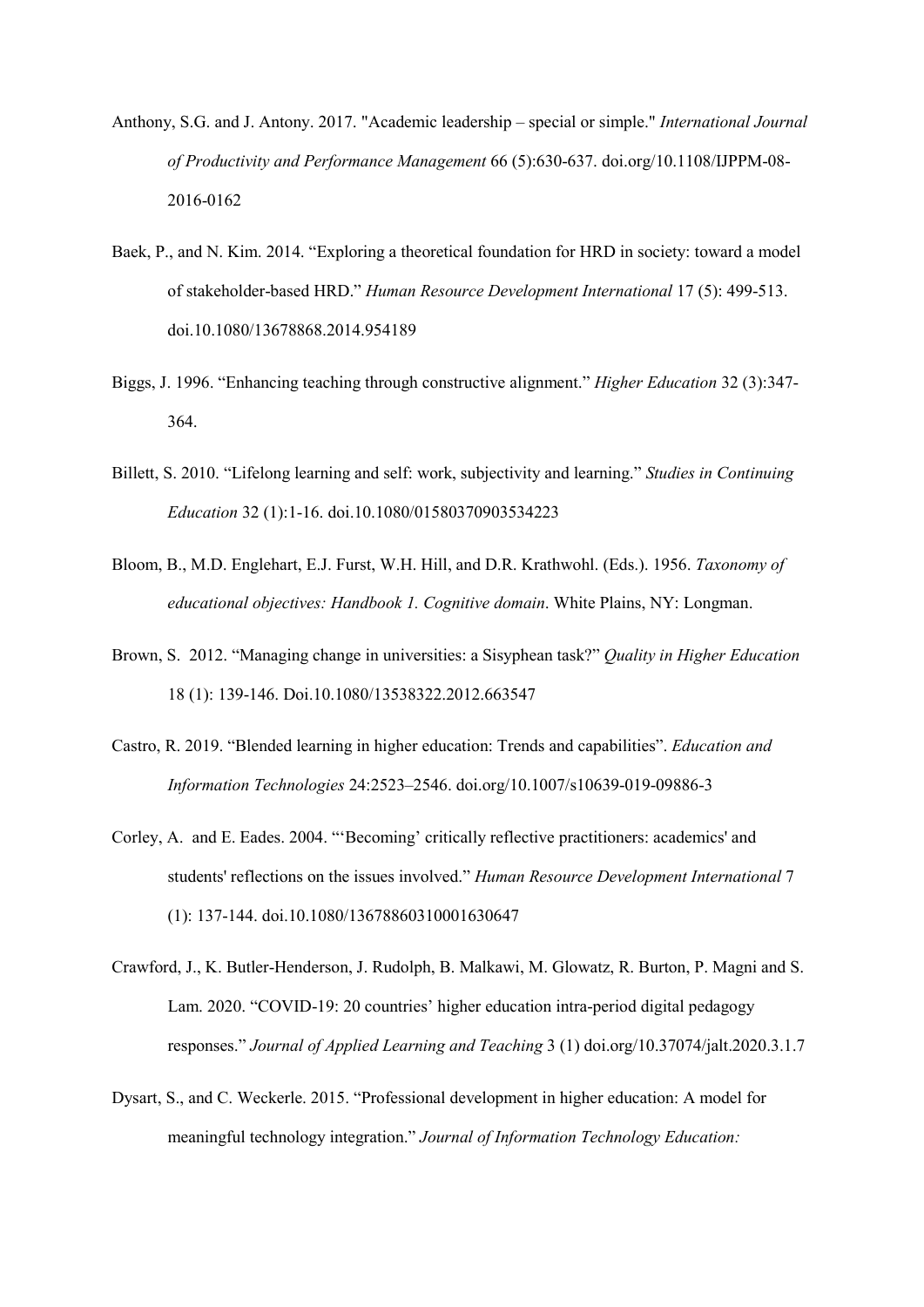*Innovations in Practice,* 14: 255-265 Retrieved from

<http://www.jite.org/documents/Vol14/JITEv14IIPp255-265Dysart2106.pdf>

- Flavin, M. 2012. "Disruptive technologies in higher education." *Research in Learning Technology*. Retrieved fro[m https://doi.org/10.3402/rlt.v20i0.19184](https://doi.org/10.3402/rlt.v20i0.19184)
- Garavan, T. N., D. McGuire and M. Lee. 2015. "Reclaiming the "D" in HRD: A Typology of Development Conceptualizations, Antecedents, and Outcomes." *Human Resource Development Review* 14 (4): 359–388. doi.org/10.1177/1534484315607053
- Gast, I., K. Schildkamp and J.T. van der Veen. 2017. "Team-Based Professional Development Interventions in Higher Education: A Systematic Review." *Review of Educational Research* 87 (4):736–767. doi.org/10.3102/0034654317704306
- Ghosh, R. 2018. "Diversified mentoring relationships: contested space for mutual learning?" *Human Resource Development International*, 21 (3):159-162. doi.10.1080/13678868.2018.1465670
- Holt, D., S. Palmer and D. Challis. 2011. "Changing perspectives: teaching and learning centres strategic contributions to academic development in Australian higher education." *International Journal for Academic Development* 16 (1):5–17
- Houlden, S., and G. Veletsianos. 2020. "Coronavirus pushes universities to switch to online classes but are they ready?. *The Conversation*. Retrieved from [https://theconversation.com/coronaviruspushes-universities-to-switch-to-online-classes-but](https://theconversation.com/coronaviruspushes-universities-to-switch-to-online-classes-but-arethey-ready-132728)[arethey-ready-132728](https://theconversation.com/coronaviruspushes-universities-to-switch-to-online-classes-but-arethey-ready-132728)
- Hwang, A. 2018. "Online and Hybrid Learning." *Journal of Management Education* 42 (4):557–563. doi:10.1177/1052562918777550
- James, M. and A. Pollard. 2011. "TLRP's ten principles for effective pedagogy: rationale, development, evidence, argument and impact." *Research Papers in Education* 26 (3):275- 328. doi.10.1080/02671522.2011.590007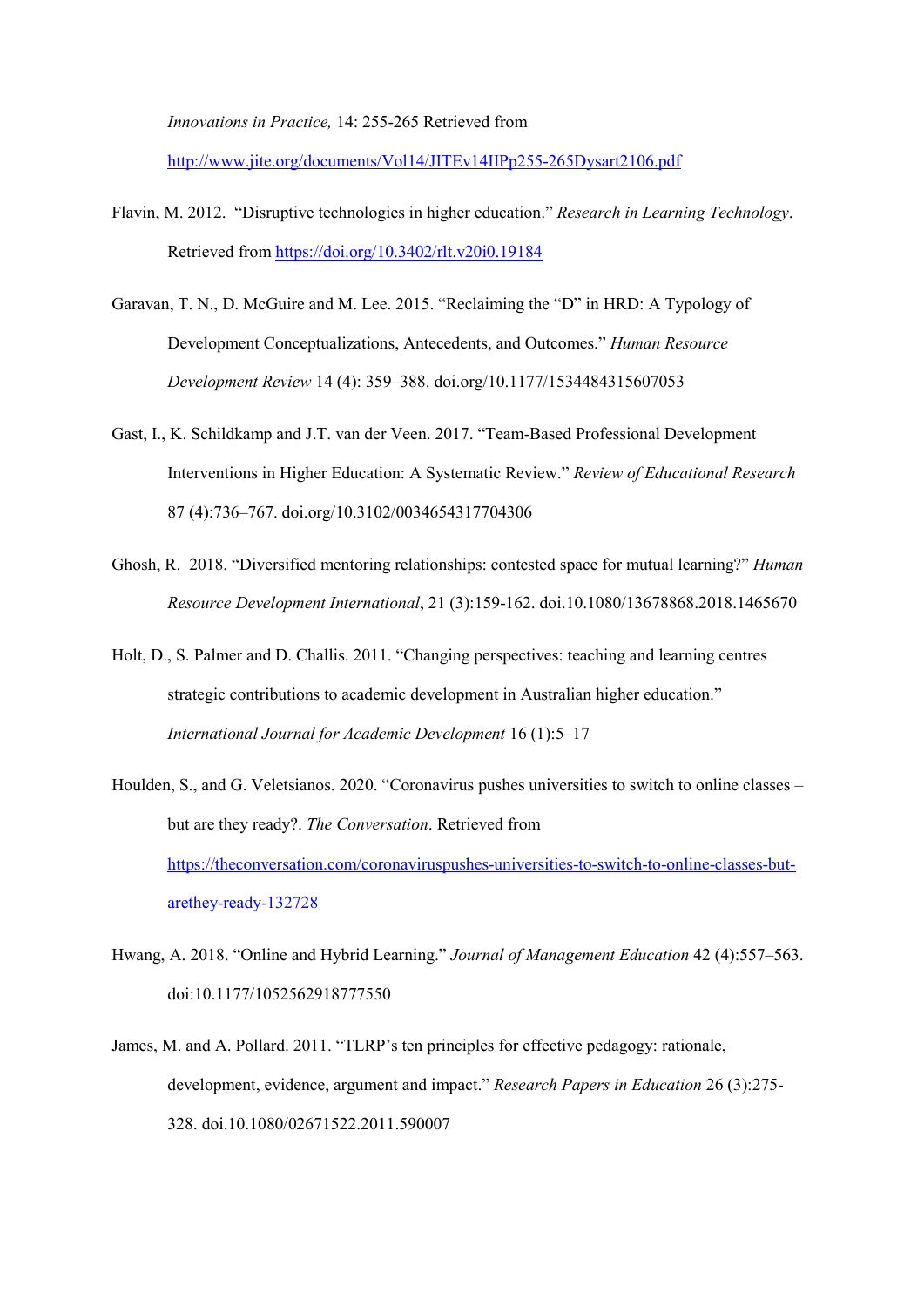- Jensen, L., L. Price and T. Roxå. 2019. "Seeing through the eyes of a teacher: differences in perceptions of HE teaching in face-to-face and digital contexts." *Studies in Higher Education*  45 (6): 1149-1159. doi.10.1080/03075079.2019.1688280
- Jessop, T., L. Gubby and A. Smith. 2012. "Space frontiers for new pedagogies: a tale of constraints and possibilities." *Studies in Higher Education* 37 (2): 189-202. doi.10.1080/03075079.2010.503270
- Jones, G. 2013. "The horizontal and vertical fragmentation of academic work and the challenge for academic government and leadership." *Asia Pacific Educational Review* 14 (1): 75-83.
- Kreber, C. 2010. "Academics' teacher identities, authenticity and pedagogy." *Studies in Higher Education* 35 (2):171-194. doi.10.1080/03075070902953048
- Koehler, M. J., P. Mishra, K. Kereluik, T.S. Shin and C.R. Graham. 2014. "The technological pedagogical content knowledge framework". In *Handbook of research on educational communications and technology* (pp. 101-111). New York, NY: Springer.
- Laurillard, D. 2013. *Rethinking university teaching: A conversational framework for the effective use of learning technologies*. London: Routledge.
- Lin, H.-C., and G.-J. Hwang. 2018. "Research Trends of Flipped Classroom Studies for Medical Courses: A Review of Journal Publications from 2008 to 2017 Based on the Technology enhanced Learning Model." *Interactive Learning Environments* 27 (8): 1011-1027. doi:10.1080/10494820.2018.1467462
- Meister‐Scheytt, C. and T. Scheytt. 2005. "The Complexity of Change in Universities." *Higher Education Quarterly* 59: 76-99. doi:10.1111/j.1468-2273.2005.00282.x
- Mooji, T., K., M. Steffens and S. Andrade. 2014. "Self-regulated and Technology-enhanced Learning: A European Perspective." *European Educational Research Journal* 13 (5): 519–528. doi:10.2304/eerj.2014.13.5.519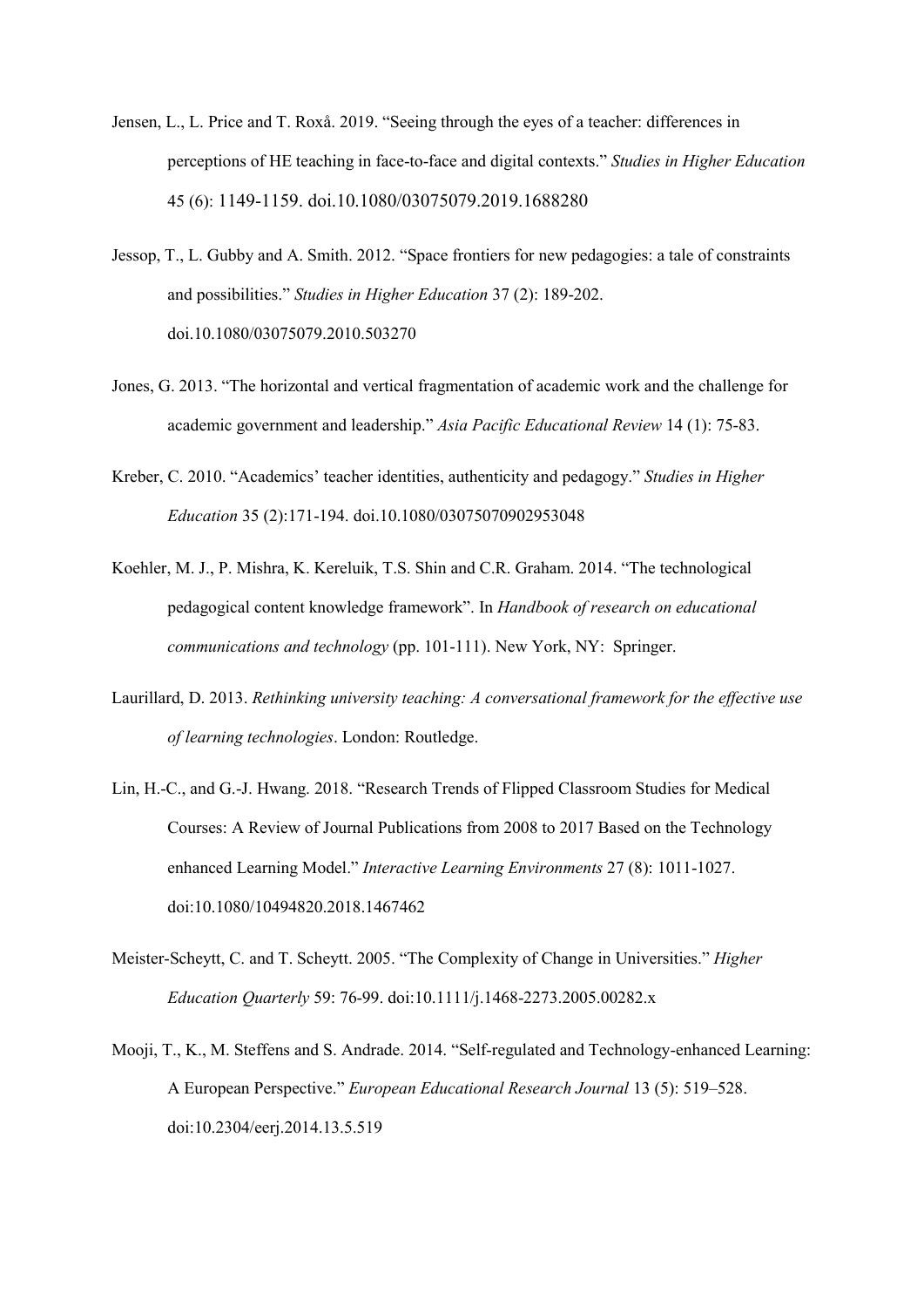- Morton, C.E., S.N., Saleh, S.F. Smith, A. Hemani, A. Ameen, T.D. Bennie and M. Toro-Troconis. 2016. "Blended learning: how can we optimise undergraduate student engagement?" *BMC Medical Education* 16:195. doi.10.1186/s12909-016-0716-z
- Nature. 2020. "Universities will never be the same after the coronavirus crisis". Retrieved from <https://www.nature.com/articles/d41586-020-01518-y>
- Petreski, H., S. Tsekeridou, E. Giannaka, N. R. Prasad, R. Prasad, and Z. H. Tan. 2011. "Technologyenabled Social Learning: A Review*". International Journal of Knowledge and Learning* 7 (3– 4): 253. doi:10.1504/IJKL.2011.044558
- Rosenbusch, K. 2020. "Rethinking the Role of Education and Faculty in the Transformative Digital Environment". *Advances in Developing Human Resources*. 1–15. doi.10.1177/1523422319886297
- Russ-Eft, D.F. 2014. "Human resource development, evaluation, and sustainability: what are the relationships?" *Human Resource Development International* 17 (5): 545-559. doi.10.1080/13678868.2014.954190
- Schmidt, E.K. and S.T.Faber. 2016. "Benefits of Peer Mentoring to Mentors, Female Mentees and Higher Education Institutions, Mentoring & Tutoring". *Partnership in Learning* 24 (2): 137- 157. doi.10.1080/13611267.2016.1170560
- Sherman, J.D.B. and H.L. Burns. 2015. #2Radically different learning': implementing sustainability pedagogy in a university peer mentor program". *Teaching in Higher Education* 20 (3): 231- 243. doi.10.1080/13562517.2014.993962

Smith, K. and J. Hill. 2019. "Defining the nature of blended learning through its depiction in current research". *Higher Education Research & Development* 38 (2): 383-397. doi.10.1080/07294360.2018.1517732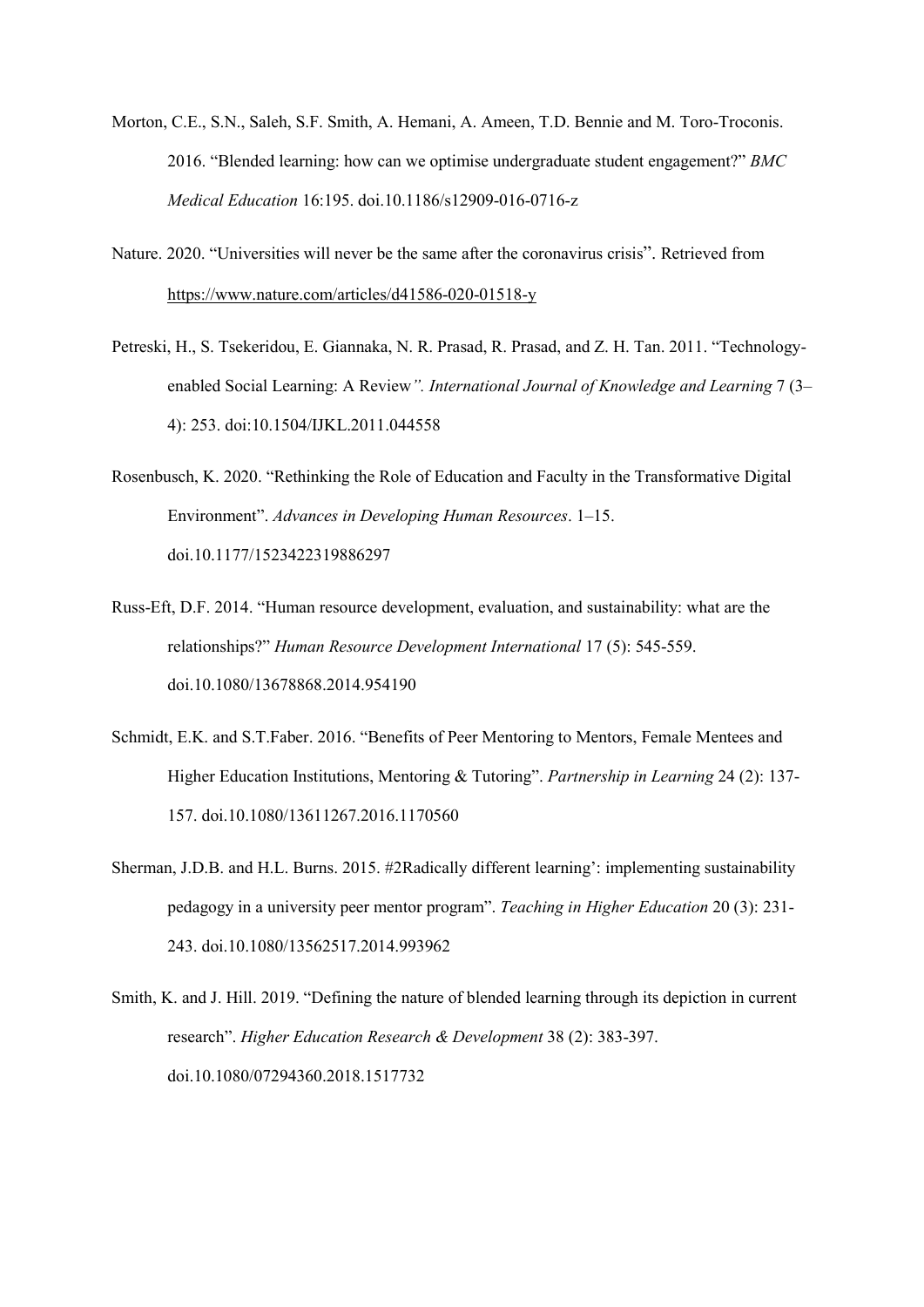- Šumak, B., M. Heričko, and M. Pušnik. 2011. "A Meta-analysis of E-learning Technology Acceptance: The Role of User Types and E-learning Technology Types." *Computers in Human Behavior* 27 (6): 2067–2077. doi:10.1016/j.chb.2011.08.005.
- Storberg-Walker, J., and C. Gubbins. 2007. "Social Networks as a Conceptual and Empirical Tool to Understand and "Do" HRD." *Advances in Developing Human Resources* 9 (3):291– 310. doi.org/10.1177/1523422306304071
- Trigwell, K., and M. Prosser. 2014. "Qualitative variation in constructive alignment in curriculum design." *Higher Education* 67 (2): 141-154.
- Tomlinson M. 2017. "Introduction: Graduate Employability in Context: Charting a Complex, Contested and Multi-Faceted Policy and Research Field". In: Tomlinson M., Holmes L. (eds.) *Graduate Employability in Context*. London: Palgrave Macmillan.
- Tomozumi Nakamura, Y. and L. Yorks. 2011. "The Role of Reflective Practices in Building Social Capital in Organizations from an HRD Perspective." *Human Resource Development Review* 10 (3), 222–245. doi.org/10.1177/1534484311411076
- Vermunt, J.D., S. Ilie and A. Vignoles. 2018. "Building the foundations for measuring learning gain in higher education: a conceptual framework and measurement instrument". *Higher Education Pedagogies,* 3 (1): 266-301. doi.10.1080/23752696.2018.1484672
- Vince, R. 2014. "What Do HRD Scholars and Practitioners Need to Know About Power, Emotion, and HRD?" *Human Resource Development Quarterly* 25: 409-420. doi:10.1002/hrdq.21191
- Vygotsky, L. S. (1978). *Mind in society: The development of higher psychological processes.* Cambridge, MA: Harvard University Press.
- Walker, R.., J. Voce, and M. Jenkins. 2016. "Charting the Development of Technology-enhanced Learning Developments across the UK Higher Education Sector: A Longitudinal Perspective (2001–2012)." *Interactive Learning Environments* 24 (3): 438–455. doi:10.1080/10494820.2013.867888.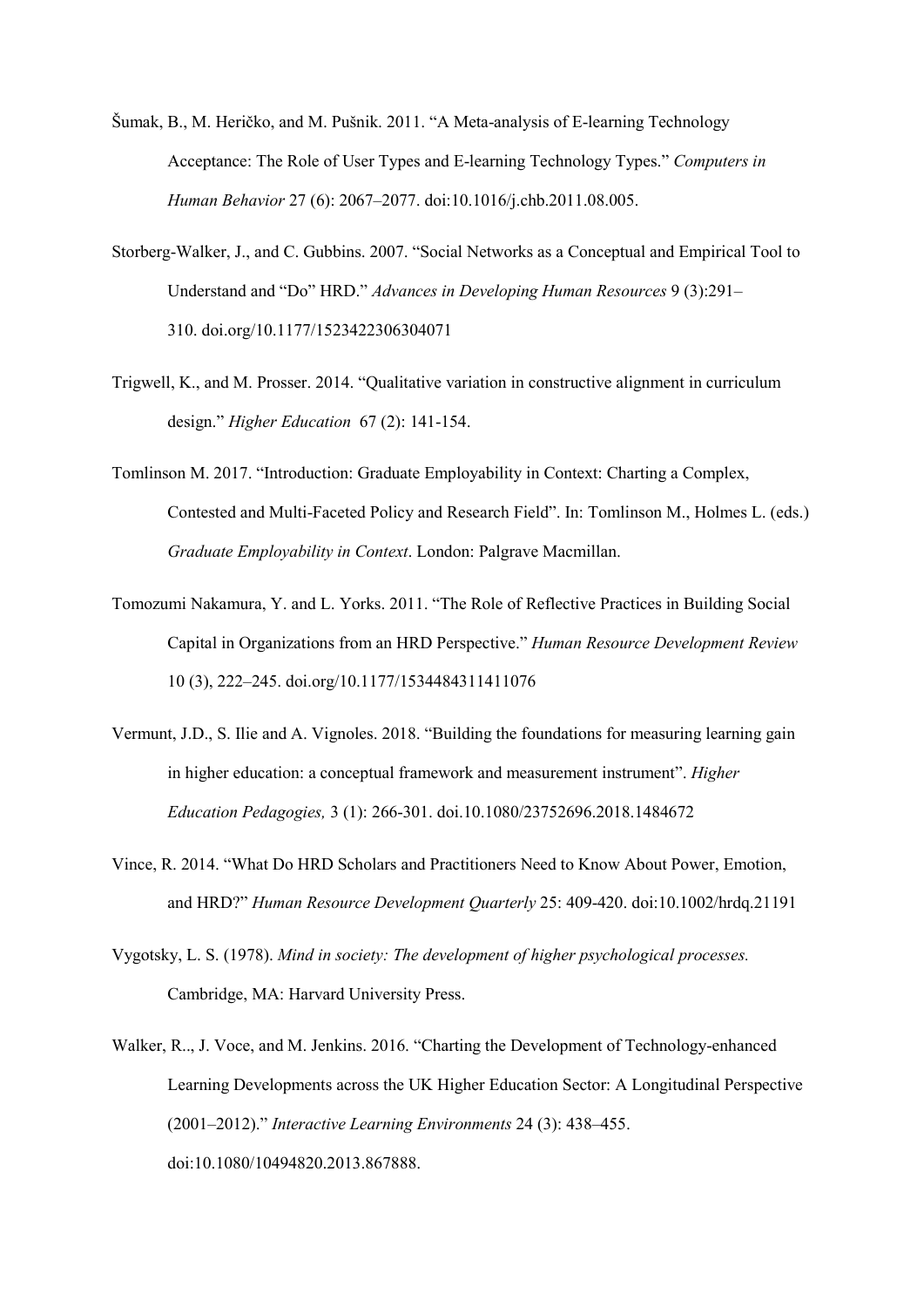- Watkins, K.E., V.J. Marsick, M.G. Wofford and A.D. Ellinger. 2018. "The Evolving Marsick and Watkins (1990) Theory of Informal and Incidental Learning." *New Directions for Adult and Continuing Education*. 159: 21-36. doi:10.1002/ace.20285
- Wenger, E. 1999. *Communities of practice: Learning, meaning, and identity*. Cambridge UK: Cambridge University Press.
- Yeo, R.K. and J. Gold. (2011. "The inseparability of action and learning: unravelling Revans' action learning theory for Human Resource Development (HRD)." *Human Resource Development International* 14 (5): 511-526. doi.10.1080/13678868.2011.604956
- Yeo, R.K. and M.J. Marquardt. 2015. "(Re) Interpreting Action, Learning, and Experience: Integrating Action Learning and Experiential Learning for HRD." *Human Resource Development Quarterly*, 26: 81-107. doi:10.1002/hrdq.21199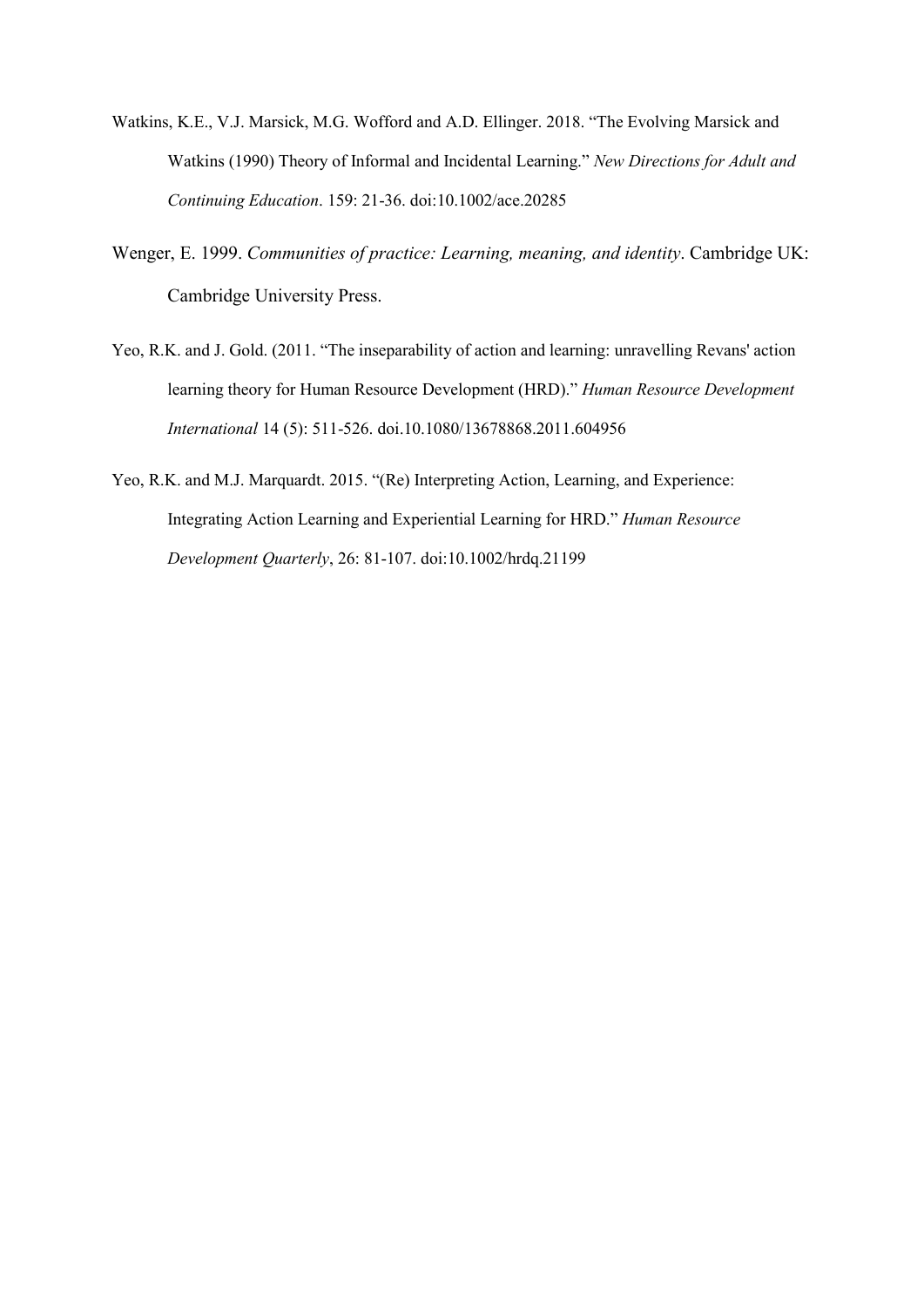| <b>HE Pedagogic Principles</b>                                                                                | <b>Implications for HE and</b><br><b>Indicative HRD theories</b><br>and models - illustrative<br>for HRD<br>example           |                                                                                                                                  | Digital pedagogy<br>opportunities                                                                                                                        |  |  |
|---------------------------------------------------------------------------------------------------------------|-------------------------------------------------------------------------------------------------------------------------------|----------------------------------------------------------------------------------------------------------------------------------|----------------------------------------------------------------------------------------------------------------------------------------------------------|--|--|
| Equip learners for life<br>through the development of<br>their intellectual, personal<br>and social resources | Lifelong learning<br><b>Billett</b> (2010)                                                                                    | Focus on broad and<br>worthwhile learning<br>outcomes                                                                            | Focus on personal goal-<br>setting as an important<br>feature of the learning<br>experience.                                                             |  |  |
| Develop learners through<br>engagement with valued<br>forms of knowledge.                                     | Learning and development<br>Emphasise expertise,<br>excellence and evaluative<br>Garavan, McGuire & Lee<br>(2015)<br>criteria |                                                                                                                                  | Production and curation of<br>relevant learning resources<br>to promote learner<br>engagement and take into<br>account spatial and temporal<br>contexts. |  |  |
| Build on learners' prior<br>experience and learning                                                           | <b>Experiential learning</b><br>Yeo & Marquardt (2015)                                                                        | Take account of what the<br>learner knows already                                                                                | Recognition of learners'<br>contextually situated<br>learning needs                                                                                      |  |  |
| Structure processes of<br>intellectual, social and<br>emotional support for<br>continuous learning            | Emotion and learning<br>Vince $(2014)$                                                                                        | Construct appropriate<br>scaffolding of learning<br>processes                                                                    | Expectations, guidance and<br>'signposting' as an integral<br>feature of course provision                                                                |  |  |
| Design appropriate<br>assessment of learning                                                                  | Assessment and evaluation<br>Russ-Eft (2014)                                                                                  | Design and implement valid<br>assessment to advance<br>learning and to determine<br>the extent to which learning<br>has occurred | Formative and summative<br>assessment and evaluation<br>activities designed into<br>every stage of the online<br>learning pathway.                       |  |  |
| Promote the active<br>engagement of the learner                                                               | Action learning<br>Yeo & Gold (2011)                                                                                          | Design learning strategies<br>and practices to promote<br>learners' independence and<br>autonomy.                                | Inclusion of more regular,<br>frequent, and appropriate<br>interaction and support<br>processes                                                          |  |  |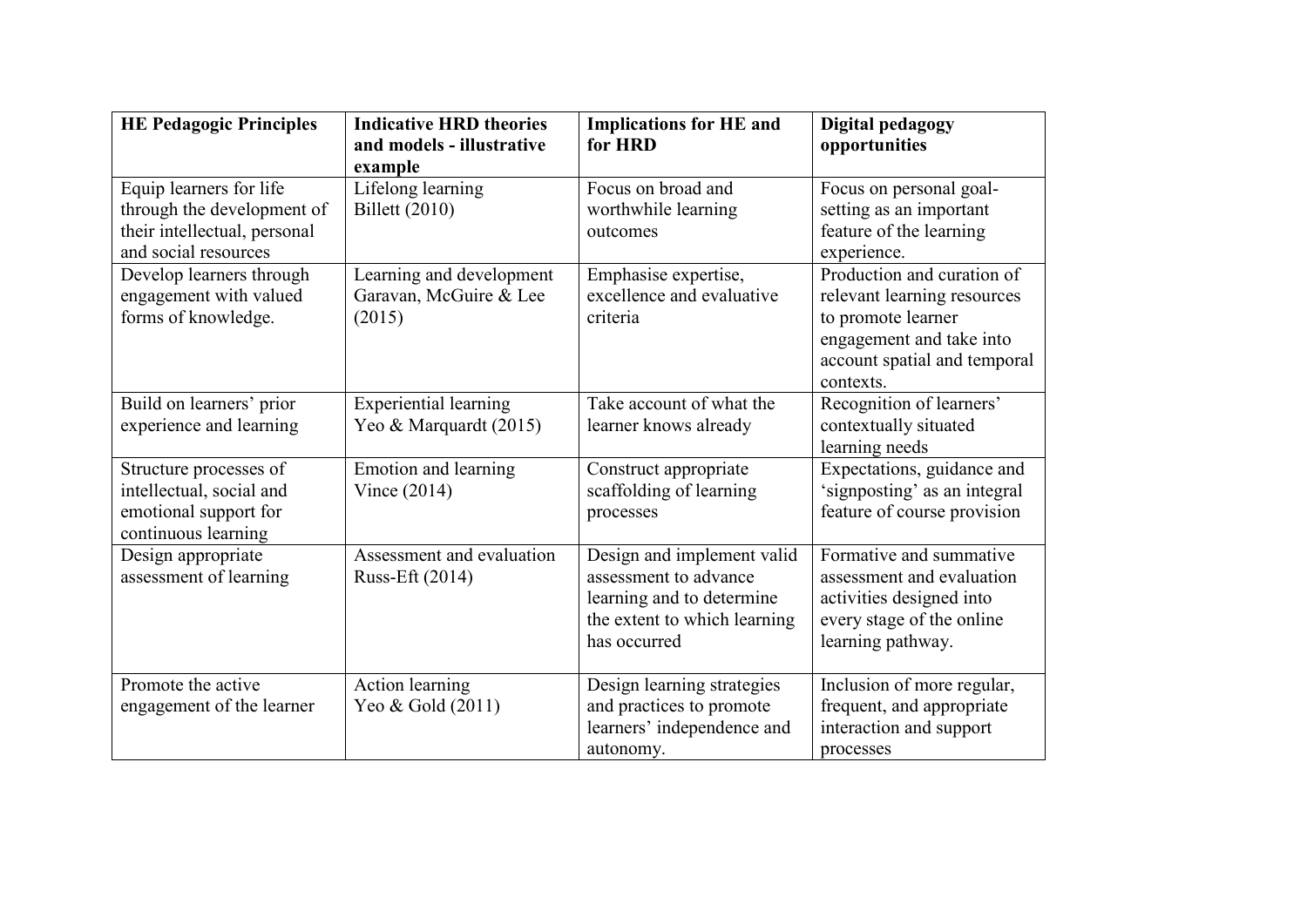| Promote communication and                                                                                | Social learning                                                                          | Encourage the learner                                                          | Encourage learning                                                                                                                                                                 |  |
|----------------------------------------------------------------------------------------------------------|------------------------------------------------------------------------------------------|--------------------------------------------------------------------------------|------------------------------------------------------------------------------------------------------------------------------------------------------------------------------------|--|
| relationship-building for                                                                                | Storberg-Walker & Gubbins                                                                | 'voice' at all stages of the                                                   | activities that promote on-                                                                                                                                                        |  |
| learning purposes                                                                                        | (2007)                                                                                   | learning process                                                               | line and off-line discussion                                                                                                                                                       |  |
|                                                                                                          |                                                                                          |                                                                                | processes                                                                                                                                                                          |  |
| Recognise informal learning<br>as a worthwhile feature of<br>learning processes                          | Informal and incidental<br>learning<br>Watkins, Marsick, Wofford,<br>& Ellinger $(2018)$ | Value informal learning and<br>deploy it appropriately in<br>formal processes. | Encouragement of proactive<br>and regular contact with<br>support networks such as<br>personal tutors/advisors;<br>tutors; peers.                                                  |  |
| Value and promote<br>continuous learning of all<br>who support and facilitate<br>the learning of others. | Reflective learning<br>Tomozumi Nakamura &<br>Yorks (2011)                               | Continuous professional<br>development of those who<br>support learning.       | Technology enabled<br>welcome, induction and<br>support facilities to equip<br>learners to develop digital<br>pedagogy skills prior to and<br>throughout the learning<br>programme |  |

**Table 1: Principles and implications of effective pedagogy (adapted from James and Pollard 2011).**